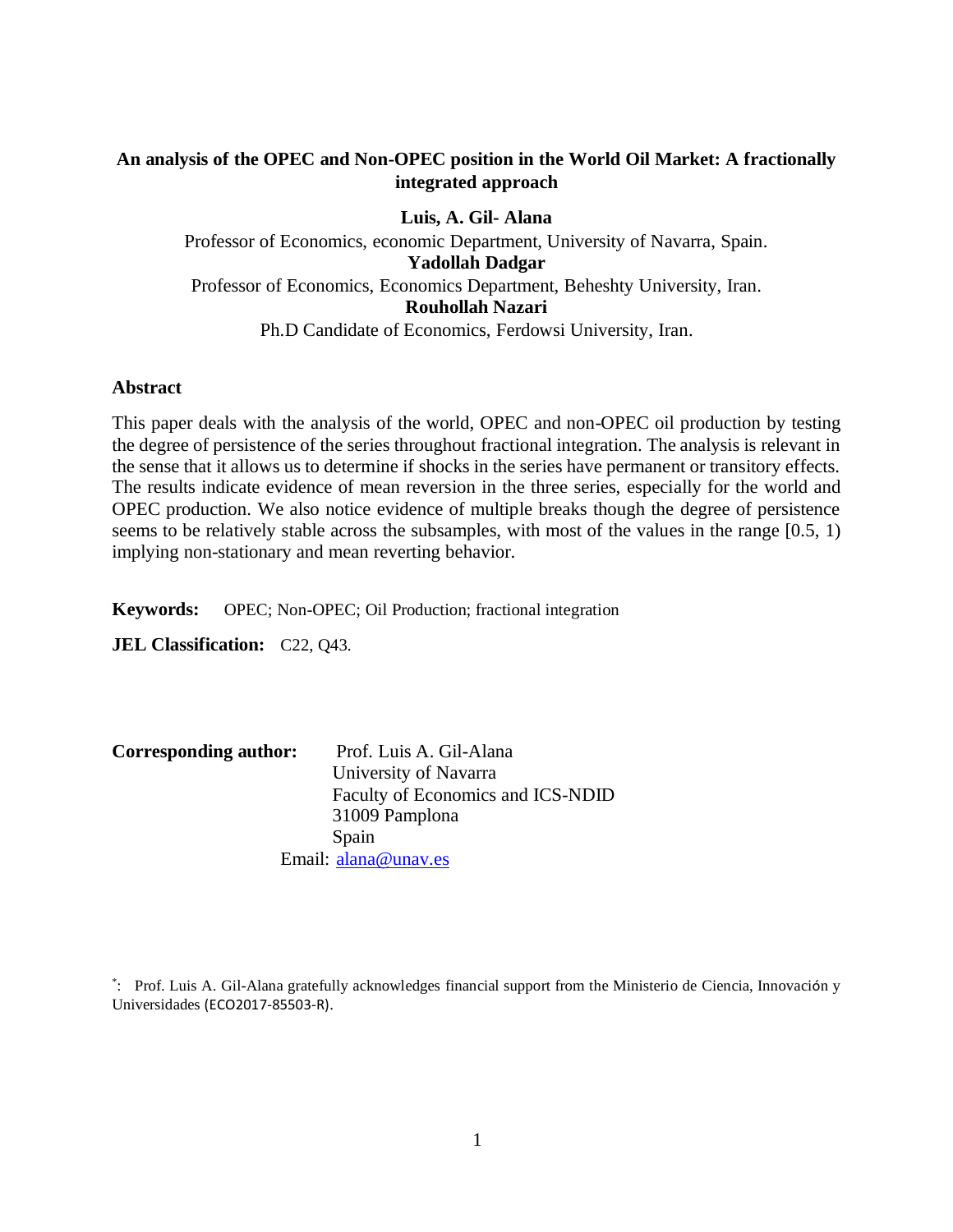#### **1. Introduction**

The Organization of Petroleum Exporting Countries (OPEC) is a permanent intergovernmental organization, created on September 14, 1960 by its five founding members (Saudi Arabia, Kuwait, Iran, Iraq and Venezuela). Nowadays, it consists of fifteen oil producing and exporting countries spread across three continents; Latin America, Middle East and Africa. OPEC's objective is to coordinate and unify petroleum policies among member countries, in order to secure reasonable and stable prices for petroleum producers; a desired supply of petroleum to consuming nations; and an admissible return on capital to those investing in the industry. Studying the behavior of major oil producers (OPEC and non-OPEC) has always been one of the issues facing economic experts. The emergence of OPEC as a major actor in the oil market has led many studies to be conducted on the behavior of OPEC and its member countries.

Based on OPEC's Annual Statistical Bulletin 2018, the total population of OPEC members<sup>1</sup> (14 countries with the overall area amounting to 12,158 thousand square kilometers and annual per capita GDP reaching 6,220 dollars) was 495.5 million at the end of 2017 (OPEC, 2018). The relationship between OPEC and non-OPEC countries is important because it can result in stability of the oil market and control of crude oil price. Until the end of the 1980s, there were no interactions between the two groups. At that time, it was thought that the demand for crude oil was sufficiently strong even after four- fold price rise in 1973-1974 period. Another sharp increase in oil price in 1979-1980 influenced demand during the first-half of 1980s.At same time, supply of non-OPEC countries increased, and OPEC found out that it would not be able to ignore non-OPEC production in maintaining the stability the oil market. Production of OPEC had a sharp descending

<sup>&</sup>lt;sup>1</sup>The Congo became OPEC's fifteenth member in 2018. Given that OPEC's annual statistics at 2018 have been considered based on the statistics for member countries by the end of 2017, thus the statistics of this country is not included.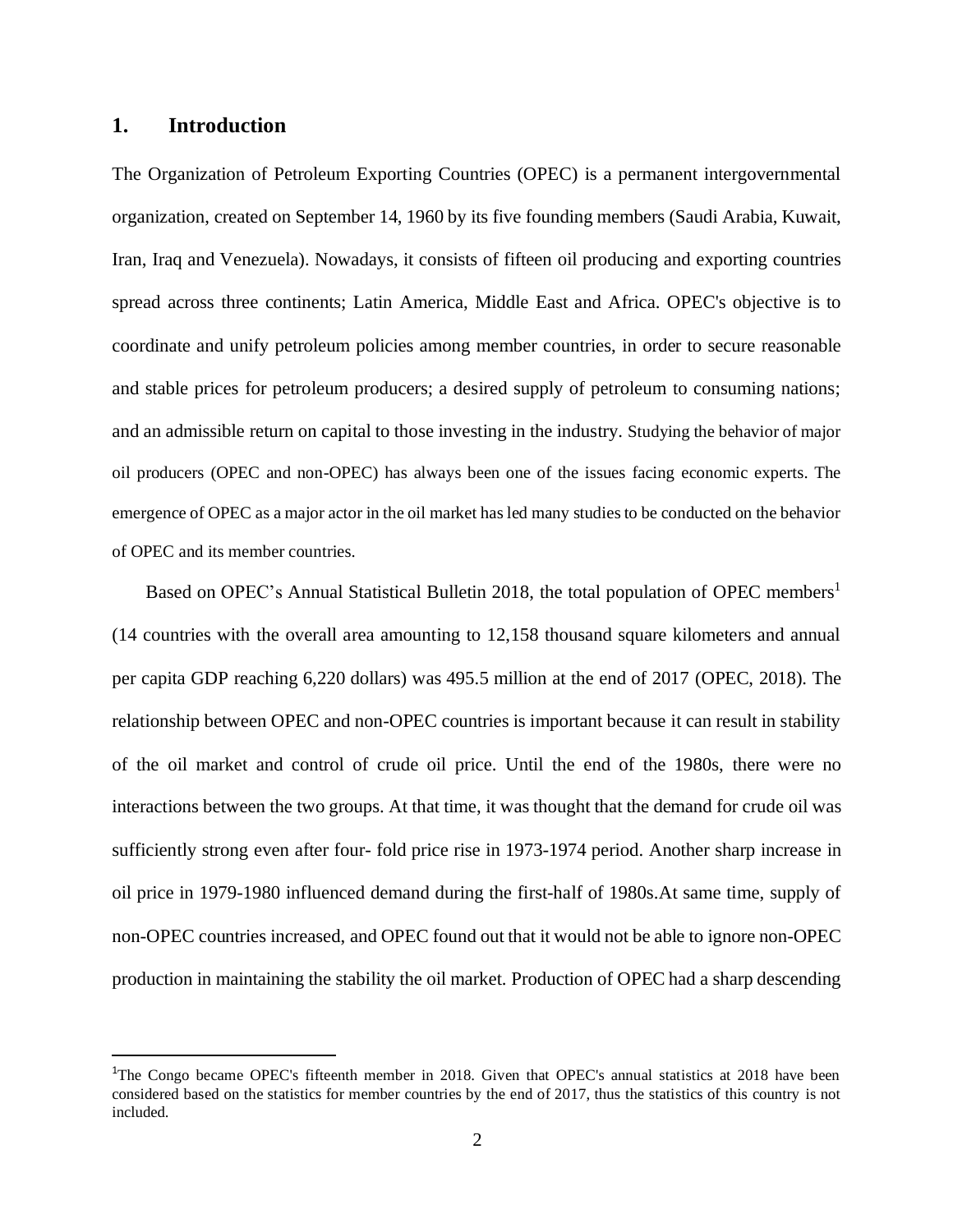trend from 1980 to 1985. In the meantime, Saudi Arabia, which had played the role of a regulator in the first half of the 1980s, withdrew from that role in the second half of the 1980s.

In the early 1990s, Iraq regime invaded Kuwait aiming to control its oil resources. It fired the oil wells of this country and caused oil prices to rise. The decline in US oil demand and the increase in OPEC members' quotas caused the surplus of oil supply till 1995. In 1997 and 1998, the South East Asian crisis slowed down the oil consumption of these countries which caused a fall in prices. The slowdown in US economic growth at 2001 and the increase in non-OPEC production led to a decline in oil prices, which reduced quotas 3.5 million barrels per day in early September 2001. After September 11, 2011, oil prices started falling sharply. However, due to the political conditions of its members, OPEC reduced its quotas and as a result its production capacity decreased to 1.5 million barrels per day in January 2002. Factors such as strikes in Venezuela at the beginning of 2003, global economic growth, high gas prices, China's rising demand, and US military attacks to Iraq were the main reasons for rising oil prices in 2003. But the rise in oil prices during 2004 and June 2008 was resulted from the economic growth of China and India, the rising demand for oil by the countries, the devaluation of dollar, the unrest and riots in Nigeria, and the Iran's nuclear disputes with Western countries. The disclosure of the effects of global financial crisis (beginning in late 2007) caused a drop of oil prices from July 2008 to December 2008. From 2009 to 2018, there has been some fluctuations in oil price which due to the sanctions imposed by America against Iran in 2011; the Arab Spring and internal conflicts in the Middle East countries including Libya and Iraq; western countries' nuclear debate with Iran; Saudi Arabia's military attacks against Yemen; increased production of shale oil (light tight oil) in the United States; an agreement to reduce the oil production of non-OPEC and OPEC countries on December 10, 2016; America's withdrawal from the nuclear deal with Iran and tightening sanctions against Iran in 2018.The behavior of World, OPEC and non-OPEC oil production over 1973:01 to 2018:04 is shown in Figure 1.

3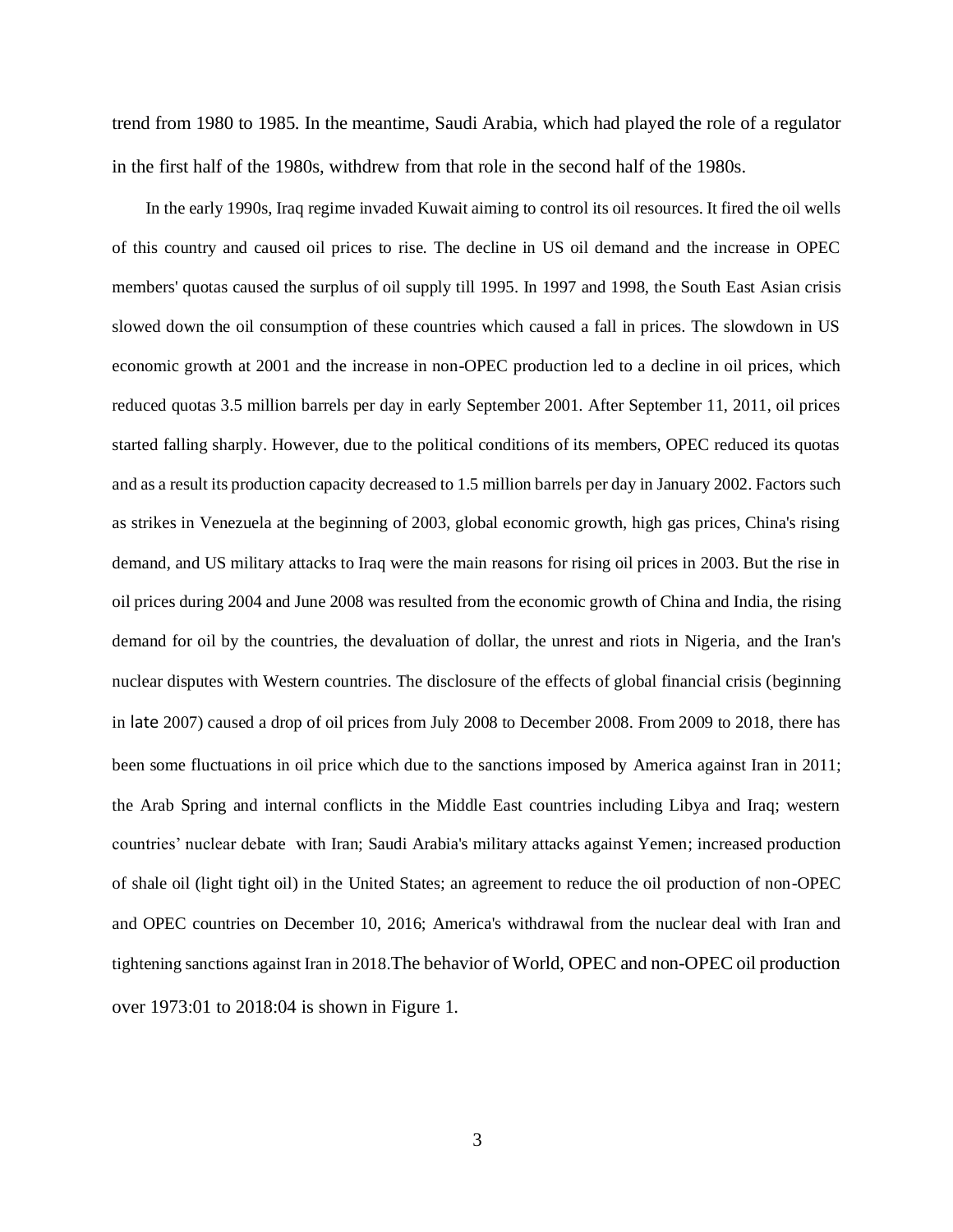

**Figure 1: OPEC, Non-OPEC and World oil production**

The review of the non-OPEC production time series from 1973:01 to 2018:04 indicates an increase in their share in world crude oil markets. The share of Non-OPEC rose from 46.4% from January 1973 to 57.6% in August 2018. Increasing the share of non-OPEC crude oil was due to the increased global demand and the policy of maintaining price levels in the market. Non-OPEC countries are always struggling to increase the share of oil markets by increasing their operational capability, discovering new reserves, reducing operational costs, and using the maximum production capacity. If the non-OPEC share of the global supply of oil continues to increase in the global market and the OPEC share does not, the effective control of the market will be available to non-OPEC countries and OPEC cannot improve its position. This is not, however, the foreseen case and the dependence on of world market to OPEC product will increase in 2019 and afterwards due to a decrease in non-OPEC productions.

Although about 57.6 percent of the world's crude oil production occurs in non-OPEC countries, the crude oil production in these countries is facing with some problems. A curtail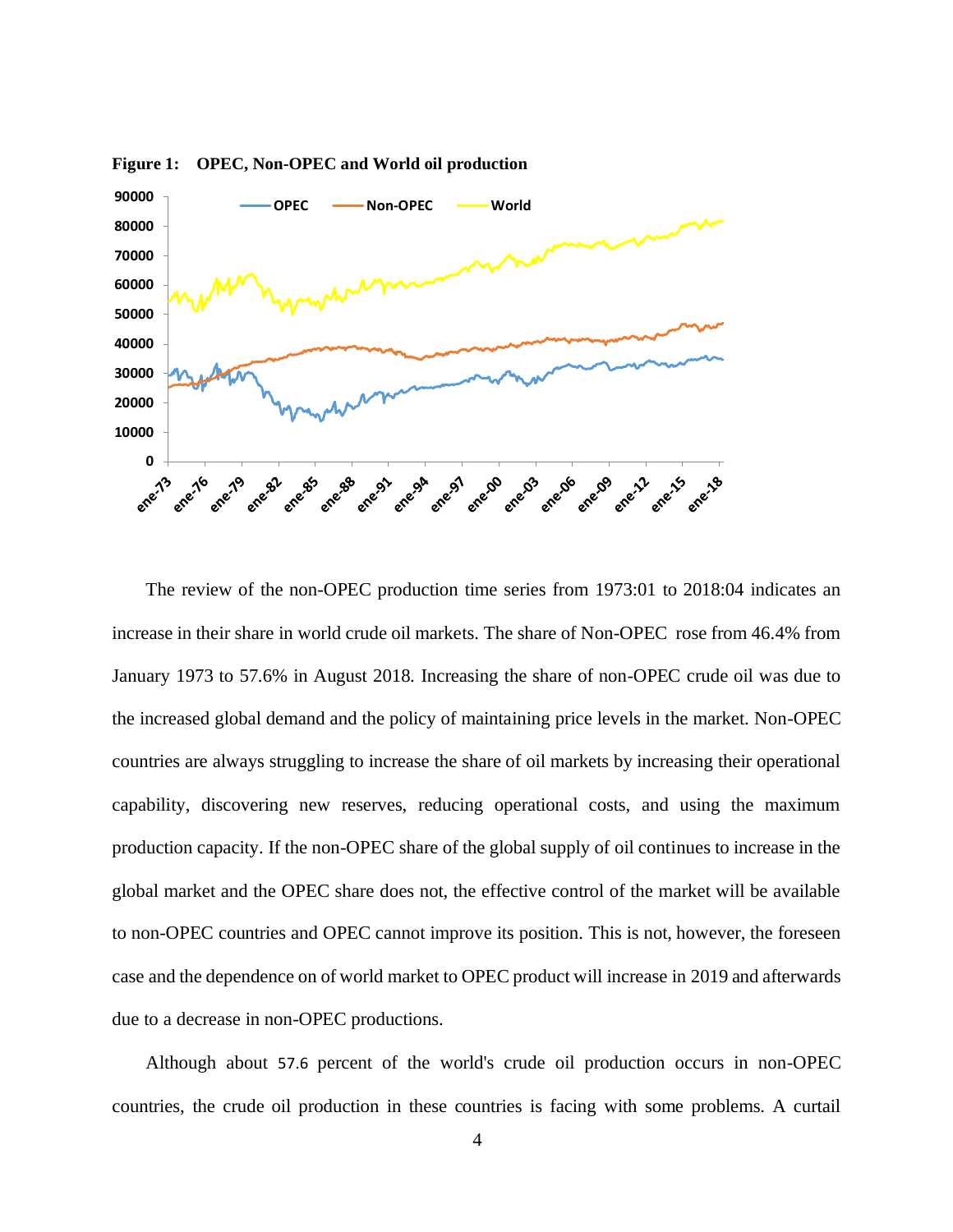problem is that many wells of non-OPEC producers are rapidly evacuating. Also, in some non-OPEC areas, crude oil production is not economical due to high costs, and low production/Reserves ratio. Seven producers from the world's fifteen largest producers, including Russia, the United States, China, Mexico, Canada, Norway and Brazil, are among the non-OPEC countries, and thus play an important role in determining the price of crude oil. Other non-OPEC crude oil producing countries are, however, developing countries, which due to population growth, consume a major part of their crude oil production domestically. As a result, at the time of the fluctuation of crude oil prices, these countries act as a consumer and not active exporters. The economies of OPEC countries are mainly dependent on crude oil revenues. A large part of the foreign exchange earnings of OPEC countries comes from exporting crude oil, so that the sharp fluctuations in crude oil price will transform the economic conditions of these countries remarkably. For example, in times of falling price, these countries may use the policy of increasing crude oil supply to finance budget deficits rather than applying a policy of reducing crude oil supply to raise prices. A major part of investments in OPEC countries is made by the public sector, which also have a high dependence on crude oil revenue volatility. That is why the increase in crude oil prices, followed by the increase in oil revenues, coincided with an overdue increase in the number of government projects and development projects, and the fall in the price of crude oil would put the projects at a standstill. The share of OPEC and non-OPEC in the world oil market is shown in Figure 2.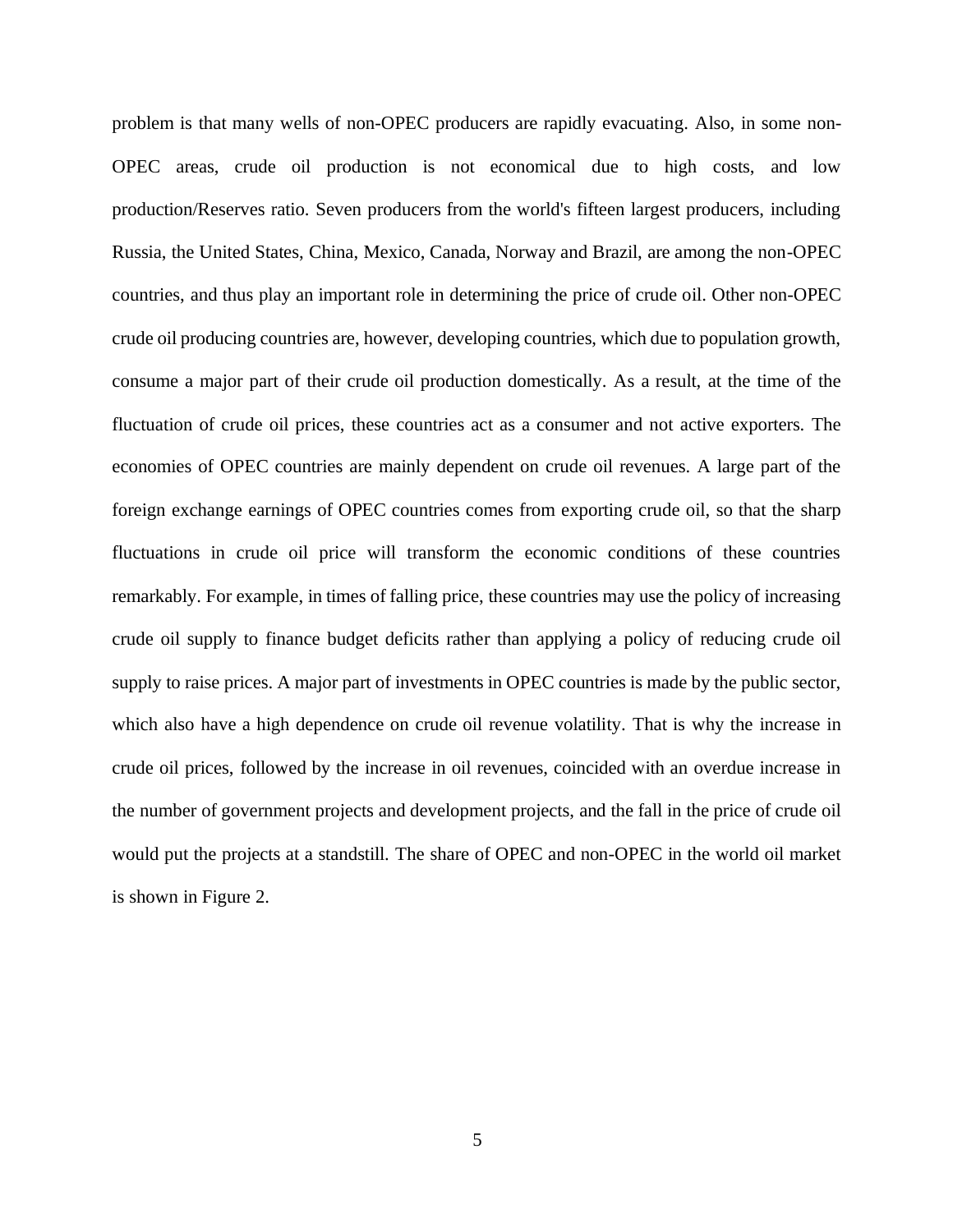

According to BP statistics (2018), OPEC has 1218.8 billion barrels of proven crude oil reserves, equivalent to 71.8% of the world's reserves. The total non-OPEC proven reserves is 4.777 billion barrels, equivalent to 28.2%of the world's total reserves. These statistics indicate that OPEC's stockpiles are much longer than non-OPEC reserves.

Due to lack of having long-term strategy to balance the price and production and maximizing the price against production as well as implementing passive policies, OPEC countries provide an opportunity for non-OPEC countries. This issue allows non-OPEC countries to participate as strong contributors in the production and export activities in global oil market. Remarkably, this role began in the late 1970s and peaked in the mid-1980s, which caused non-OPEC countries to be considered as an undeniable competitors against the OPEC organization.

Figure 3 shows the share of proven world oil reserves in terms of OPEC and non-OPEC groups in 1973-2017. According to related estimations, the OPEC share at the end of 2017 is about 71.8% of the world's total reserves, indicating a huge difference in oil resources with non-OPEC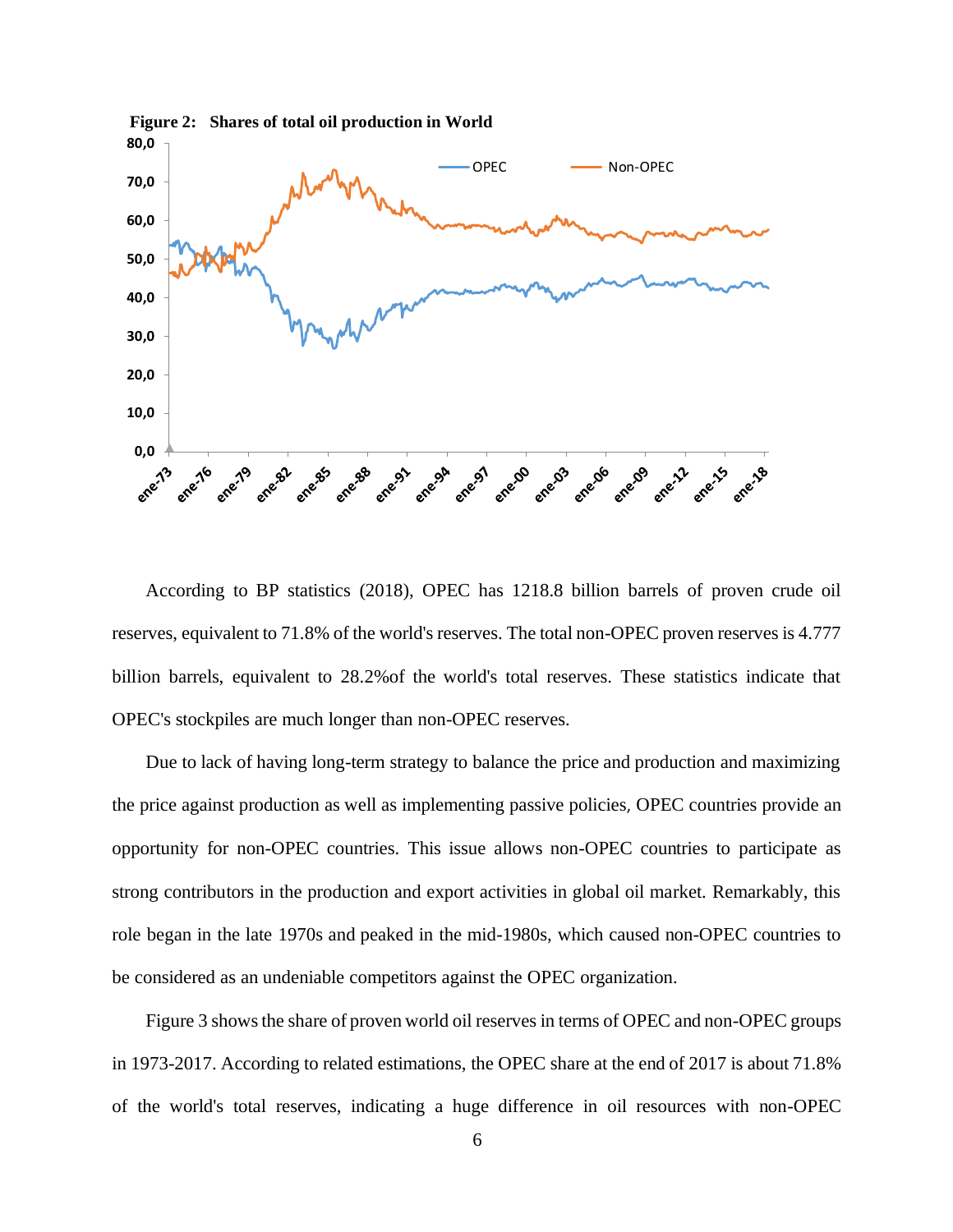countries. That is why OPEC countries have been affected by political developments due to the highest levels of world oil reserves. The effect of these developments has been very influential on the issues of oil production, supply and prices in the world market.



**Figure 3: World proven crude oil reserves by OPEC and Non-OPEC (percentage)**

In light of the influences on OPEC's and non-OPEC oil production, understanding the time series behavior of OPEC, non-OPEC and total (world) oil production is critical in the assessment of the impact of oil shocks and structural breaks on both oil supply and the repercussions for global economic activity. This study examines the degree of persistence, potential breaks and outliers of oil production for OPEC non-OPEC and world within a fractional integration modelling framework. In particular, two important features commonly observed in oil production data are the persistence across time and breaks in production. The order of integration of energy variables is important because it figures out whether shocks to energy production have permanent or temporary effects. Also, determining whether shocks to oil production are transitory or persistent is relevant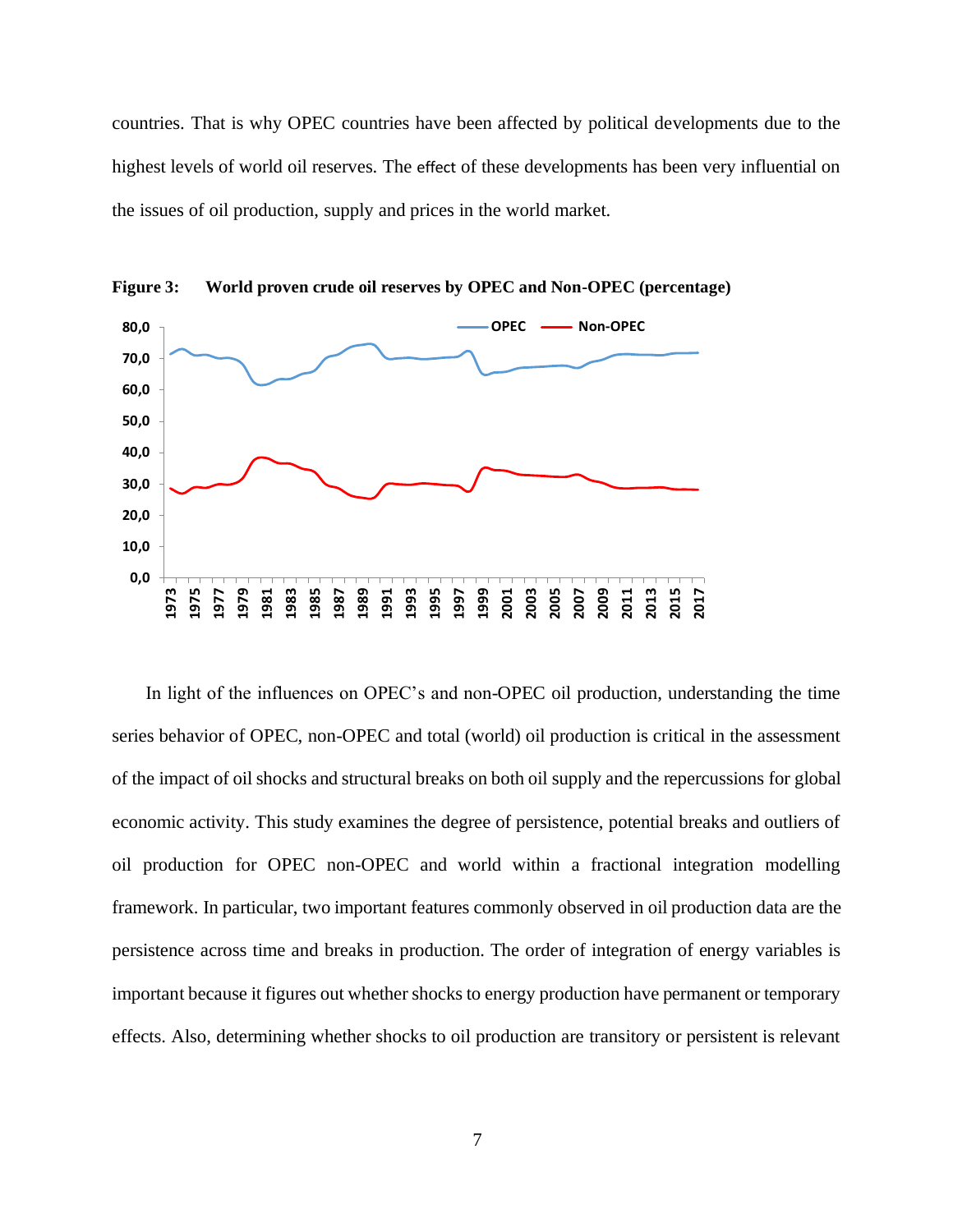in the formulation of energy-related policy as well as stabilization policies (Smyth, 2013, Barros et al, 2011, Barros et al, 2016).

///In this paper we focus on the statistical aspects of the oil production in OPEC, non-OPEC and world, investigating, for instance, if this variable is mean reverting or not, i.e., if the effect of the shocks has a transitory or a permanent nature. For this purpose, we employ techniques which are based on fractional integration. By using this methodology, we allow for a higher degree of flexibility in the dynamic specification of the series compared with the classical methods that are exclusively based on integer degrees of differentiation. In other words, allowing the degree of differentiation to be real, we permit for fractional values and thus the standard cases of stationary I(0) and non-stationary I(1) appear as particular cases of interest when the differencing parameter, d, is 0 or 1 respectively. However, we can consider additional cases, including stationary long memory models ( $0 < d < 0.5$ ); non-stationary though mean reverting ( $0.5 \le d < 1$ ), and nonstationary explosive behavior  $(d > 1)$ . The paper is structured as follows: Section 2 reviews some previous works of the oil production, Section 3 describes the methodology, Section 4 presents the data and the main empirical results, and Section 5 concludes the paper.

## **2. Some empirical studies**

Different studies have been done on oil and other energy sources of production. These studies are divided into two categories; those which have used unit root tests for stationary hypothesis and a few studies which have used Fractional integration method. In this section, we briefly review some of these studies. Using Dickey Fuller and Phillips-Peron tests, Hutchison (1994) tested the presence of a unit root in energy production variables for three countries (Norway, the Netherlands and the United Kingdom). His results indicated that the unit root hypothesis for model variables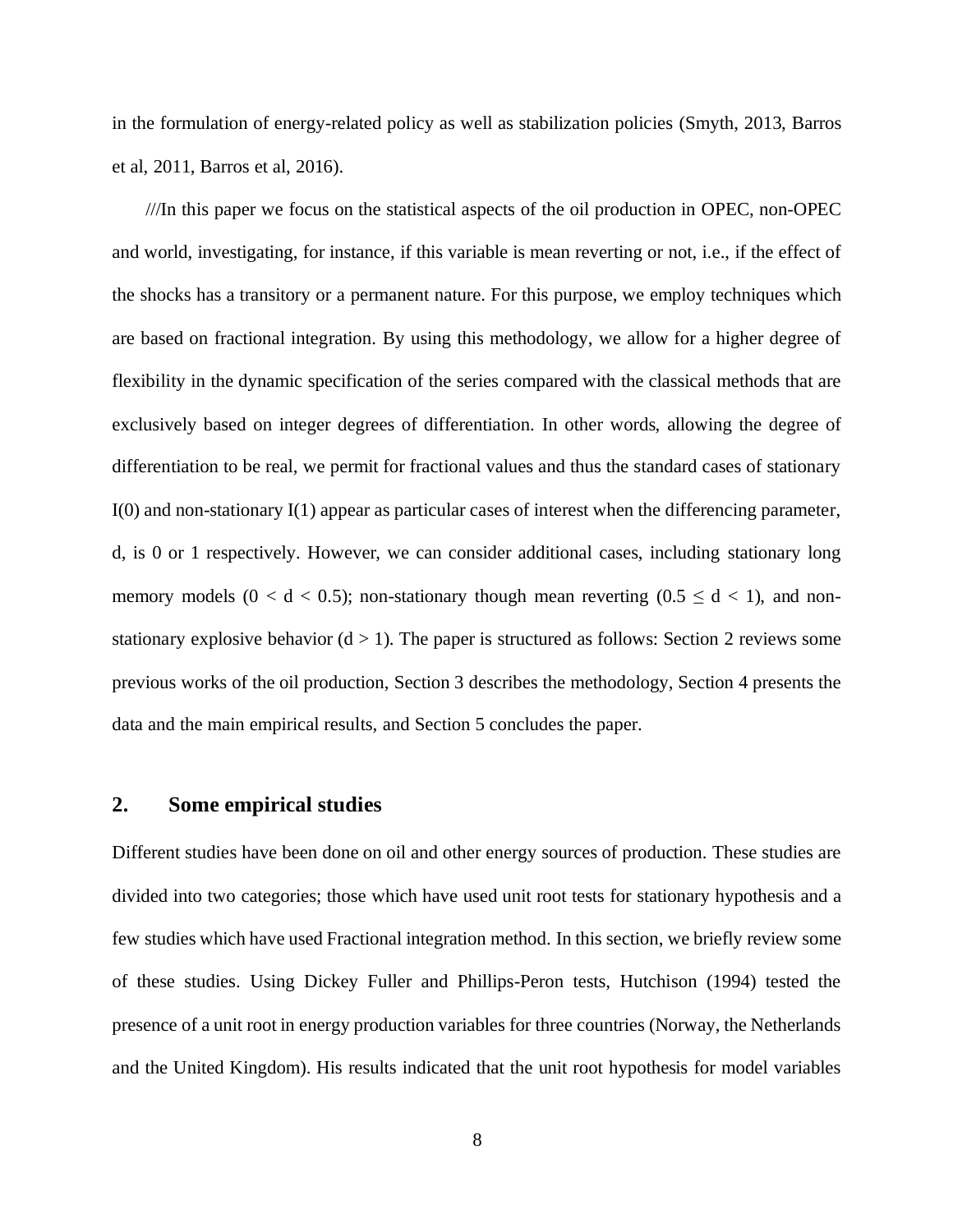including oil production cannot be rejected and the data are considered as first difference data with integrated order 1 or I (1). Kaufmann and Cleveland (2001) studied the effect of political, economic and geological factors on crude oil production in the 48 states of the US in the period 1938 to 1991 using the unit root test, Augmented Dickey Fuller and vector error correction model. Their results showed that the unit root hypothesis for model variables can't be rejected and the data are considered as integrative order 1 or I (1). Gil Alana and Candelon (2004) conducted a study on the industrial production indexes (IPI) in four Latin American countries (Brazil, Argentina, Colombia and Mexico) by the use of fractional integration method. Their results showed that the degrees of fractional integration affect the results of classical unit-root tests. Also, the time series of industrial production for Argentina and Brazil were between zero and 0.5, which is a reason for the presence of seasonal long memory indicating that the effects of any shock is persistent for a long period. Narayan et al (2008) investigated the unit root properties of crude oil and NGL production for 60 countries for the period 1971-2003. The selected countries were divided into 7 smaller panels; 18 OECD countries, 10 Latin American countries, four Central and Eastern European countries, nine African countries, 10 Middle Eastern countries and nine Asian countries. They concluded that the unit-root hypothesis is rejected for some country groups. In other words, the data on crude oil and NGL production are jointly stationary. Maslyuk and Smyth (2009) investigated the crude oil production of 17 OPEC and non-OPEC countries using data from 1973 to 2007 by a non-linear approach. The results of their study revealed that a unit root in both regimes is present for 11 countries; for 2 countries there is a partial unit root in the first regime and for 4 countries a partial unit root is present in the second regime. Using fractional integration modelling framework, Barros et al. (2011) studied the time series of crude oil production for OPEC member countries by monthly data from January 1973 to October 2008. The results showed that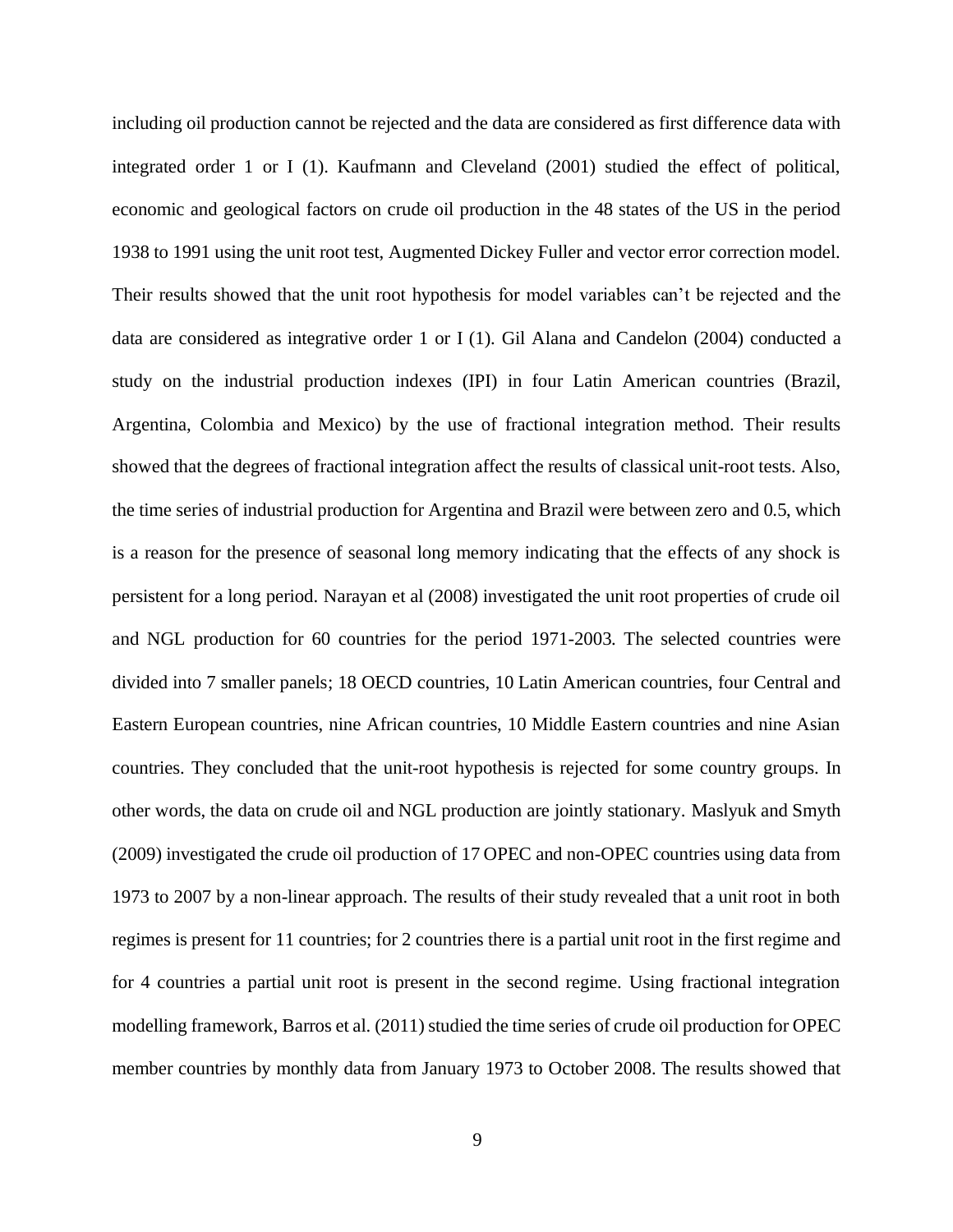in 10 out of the 13 countries there was mean reverting persistence in oil production with breaks identified. In addition, shocks affected the structure of OPEC oil production and consequently they would have persistent effects on all of these countries in the long-run. Furthermore, there was no structural break in the oil production data of 4 countries (Algeria, Angola, Indonesia, and Kuwait), but there were two breaks for Iraq and Saudi Arabia and one single break was observed in other countries.

Maslyuk and Dharmaratna (2012) studied the time series behavior of coal production and their export using unit root for Australia during the period from 1966 to 2009. They concluded that coal production was non-stationary. Ratti and Vespignani (2015) investigated oil price and oil production behavior of OPEC and non-OPEC countries using 1974: Q1-2012: Q4 data. They used unit root tests: Kwiatkowski-Phillips-Schmidt-Shin (KPSS) and Augmented Dickey Fuller (ADF). Based on KPSS test, it was found that all variables were stationary, but they were first difference stationary according to ADF method. Barros et al (2016) studied the data on energy production (including oil production, natural gas production, LGN production, and refined oil) for Brazil over the period from January 2000 to February 2013 in a fractional integration method. Their results showed that the orders of integration in the series is smaller than 1 and thus implying mean reversion. Also, the time series for natural gas production and LGN production faced a structural break. Monge et al (2017) investigated the behavior of shale oil production and WTI prices in the United States by the use of fractional integration method for the period from 2000-01 to 2016-03. Their study results showed that high-frequency transmission and low-frequency transmission occurred in the period 2009-2003 and 2014-2009, respectively. Also, for the period 2014-2009 and the entire period the orders of integration is equal to or higher than 1 in all cases.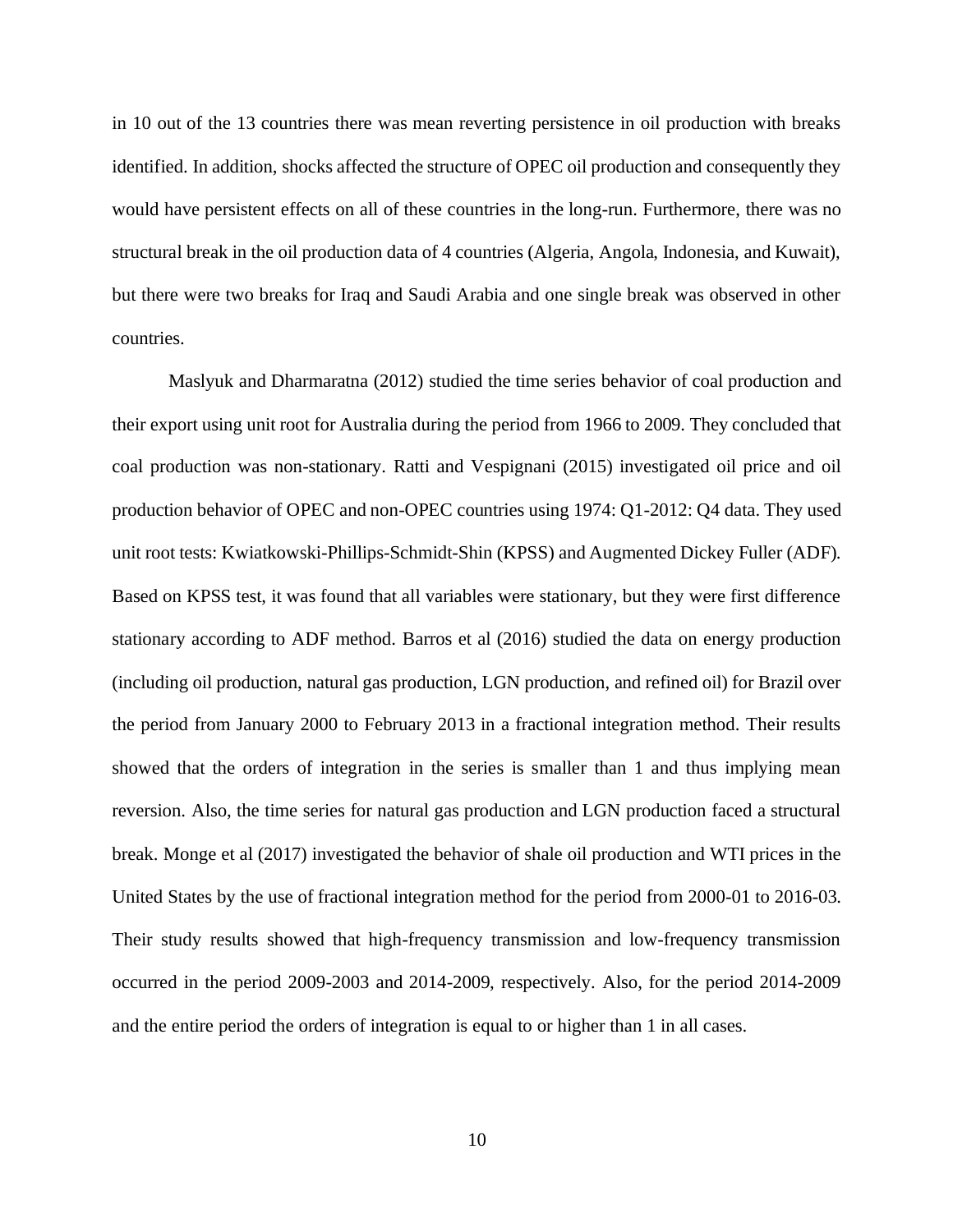### **3. Methodology**

One characteristic of many economic and financial time series is its non-stationary nature. There exists a variety of models to describe such non-stationary behavior (Barros & Gil-Alana, 2016). Until the 1980s a standard approach was to impose a deterministic (linear or quadratic) function of time, thus assuming that the residuals from the regression model were I(0) stationary. A few years later, and especially after the very influential work by Nelson and Plosser (1982), there was a general agreement that the non-stationary component of many aggregated series was stochastic rather than deterministic, and unit roots or first differences or I(1) processes, were commonly adopted. The I(1) case, however, is merely one particular model to describe such behavior. In fact, the number of differences required to render a series to be *I* (0) may not necessarily be an integer value but any point in the real line. In such a case, the process is said to be fractionally integrated or *I*(*d*). The *I*(*d* ) models belong to a wider class called long memory processes. We can provide two definitions of long memory, one in the time domain and other in the frequency domain.

Let us consider a zero-mean covariance stationary process $\{x_t, t = 0, \pm 1, ...\}$  with autocovariance function  $\gamma_u = E(x_t x_{t+u})$ . The time domain definition of long memory states that  $\sum_{u=-\infty}^{\infty} |\gamma_u| = \infty$ . Now, assuming that  $x_t$  has an absolutely continuous spectral distribution, so that it has spectral density function:

$$
f(\lambda) = \frac{1}{2\pi} (\gamma_0 + 2 \sum_{u=1}^{\infty} \gamma_u \cos(\lambda u)),
$$
 (1)

The frequency domain definition of long memory states that the spectral density function is unbounded at some frequency in the interval  $[0,\pi)$ . For the purposes of the present study, we define an integrated of order 0 process or  $I(0)$  as a covariance stationary process with a spectral density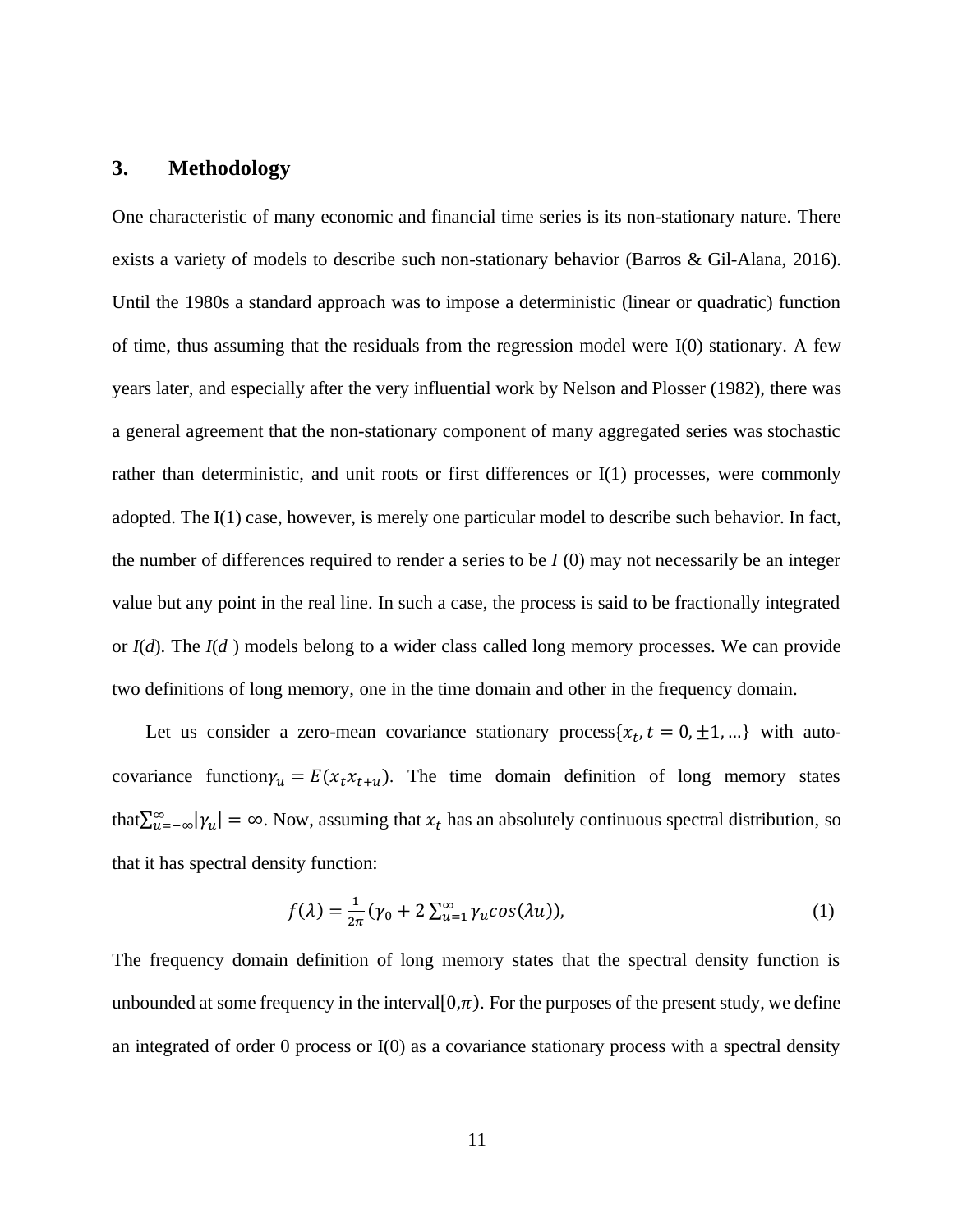function that is positive and finite at the zero frequency. In this context,  $x_t$  is said to be  $I(d)$  if it can be represented in the following form:

$$
(1 - L)^d x_t = u_t, \quad t = 0, \pm 1, \dots,
$$
 (2)

with  $x_t = 0$  for  $t \le 0$ , where L is the lag-operator  $(Lx_t = x_{t-1})$  and  $u_t$  is  $I(0)$ . The polynomial  $(1 - L)^d$  in (2) can be expressed in terms of its Binomial expansion, such that, for all real d,

$$
(1-L)^d = \sum_{j=0}^{\infty} \psi_j L^j = \sum_{j=0}^{\infty} {d \choose j} (-1)^j L^j = 1 - dL + \frac{d(d-1)}{2} L^2 - \cdots,
$$

and thus:

$$
(1 - L)^{d}x_{t} = x_{t} - dx_{t-1} + \frac{d(d-1)}{2}x_{t-2} - \cdots,
$$

In this context, *d* plays a crucial role showing the degree of dependence in the time series. Thus, the higher the value of  $d$  is, the higher the level of association will be between the observations. On the other hand, the above process also admits an infinite Moving Average (MA) representation. Thus, assuming that  $u_t$  in (2) is a white noise process, the process can be expressed as

$$
x_t = \sum_{k=0}^{\infty} a_k u_{t-k}
$$

Where

$$
a_k = \frac{\Gamma(k+d)}{\Gamma(k+1)\Gamma(d)}.
$$

and  $\Gamma(x)$  represents the Gamma function. Thus, the impulse responses are also clearly affected by the magnitude of  $d$ , and the higher the value of  $d$  is, the higher the responses will be.

Given the parameterisation in (1), several cases can be distinguished depending on the value of d. Specifically, if  $d = 0$ , then,  $x_t = u_t$ ,  $x_t$  is said to be "short memory" or I(0), and if the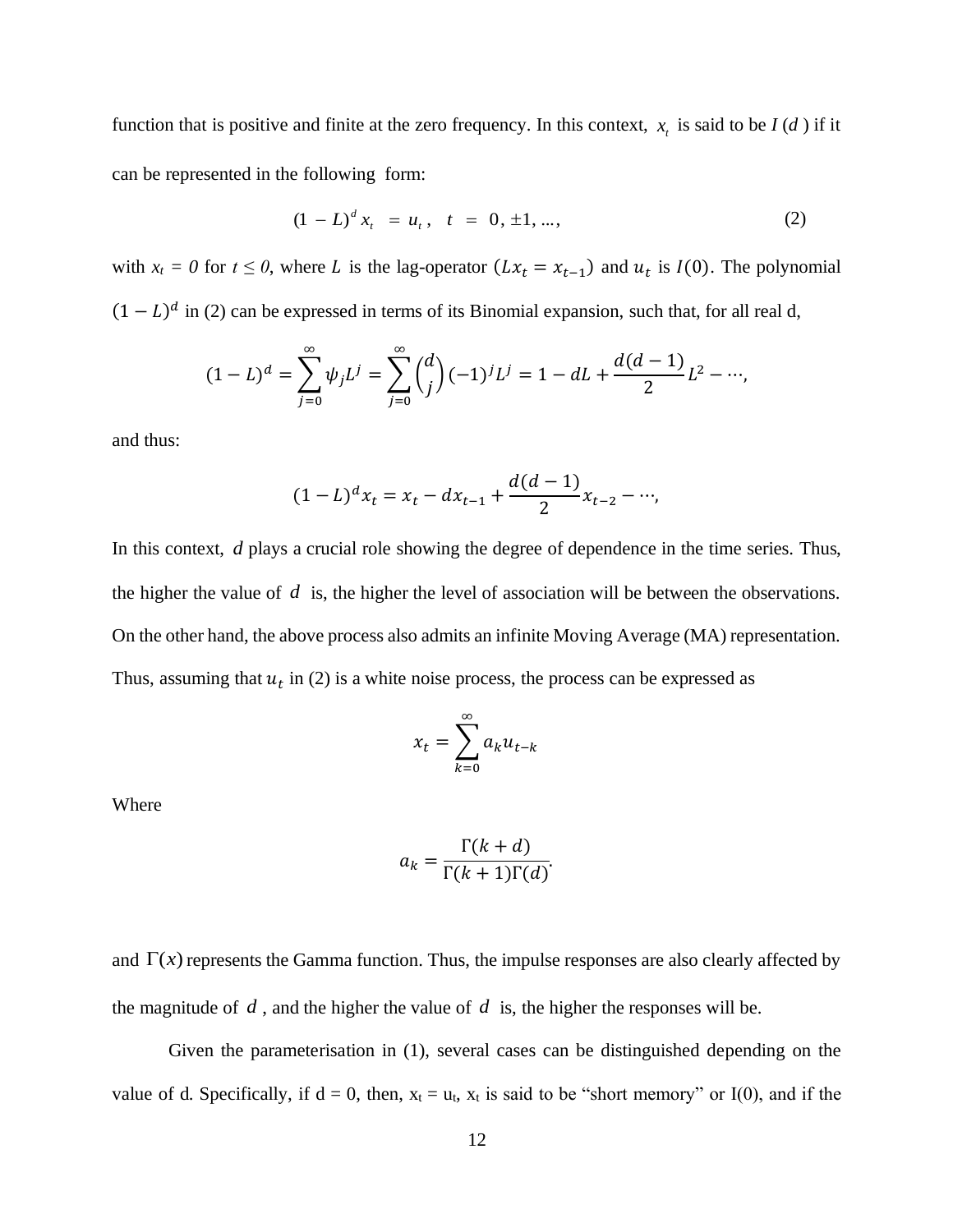observations are auto-correlated they are of a "weakly" form (e.g., autoregressive), in the sense that they decay at an exponential rate; if  $d > 0$ ,  $x_t$  is said to be "long memory", or "strongly autocorrelated", because of the strong association between the values across time. If d belongs to the interval (0, 0.5)  $x_t$  is still covariance stationary, while  $d \ge 0.5$  implies non-stationary status. Finally, if  $d < 1$ , the series is mean reverting in the sense that the effects of shocks disappear in the long run, contrary to what happens if  $d \ge 1$  when they persist forever. We estimate d using the Whittle function in the frequency domain (Dahlhaus, 1989) along with a testing procedure developed by Robinson (1994) that permits us to test the null hypothesis  $H_0: d = d_0$  in (2) for any real value  $d_0$ , where  $x_t$  in (2) can be the errors in a regression model of form:

$$
y_t = \beta^T z_t + x_t, t = 1, 2, ..., \tag{3}
$$

where  $y_t$  is the time series we observe;  $\beta$  is a (kx1) vector of unknown coefficients; and  $z_t$  is a set of deterministic terms that might include an intercept (i.e.,  $z_t = 1$ ), an intercept with a linear time trend  $(z_t = (1, t)^T)$ , or any other type of deterministic processes like dummy variables to examine the potential presence of outliers/breaks.The test statistic proposed in Robinson (1994) is based on the Lagrange Multiplier (LM) principle for testing  $H_0$ :  $d = d_0$  in (2) and (3) is:

$$
\hat{r} = \frac{T^{1/2}}{\hat{\sigma}^2} \hat{A}^{-1/2} \hat{a},
$$

Where T is the sample size and:

$$
\hat{a} = \frac{-2\pi}{T} \sum_{j=1}^{T-1} \psi(\lambda_j) g(\lambda_j; \hat{\tau})^{-1} I(\lambda_j); \qquad \hat{\sigma}^2 = \frac{2\pi}{T} \sum_{j=1}^{T-1} g(\lambda_j; \hat{\tau})^{-1} I(\lambda_j);
$$
\n
$$
\hat{A} = \frac{2}{T} \left( \sum_{j=1}^{T-1} \psi(\lambda_j) \right)^2 - \sum_{j=1}^{T-1} \psi(\lambda_j) g(\lambda_j) \left( \sum_{j=1}^{T-1} \xi(\lambda_j) g(\lambda_j) \right)^T \right) \left( \sum_{j=1}^{T-1} \xi(\lambda_j) \psi(\lambda_j) \right)
$$
\n
$$
\psi(\lambda_j) = \log \left| 2 \sin \frac{\lambda_j}{2} \right|; \quad \hat{\epsilon}(\lambda_j) = \frac{\partial}{\partial \tau} \log g(\lambda_j; \hat{\tau}); \quad \lambda_j = \frac{2\pi j}{T}; \quad \hat{\tau} = \arg \min_{\tau \in T^*} \sigma^2(\tau),
$$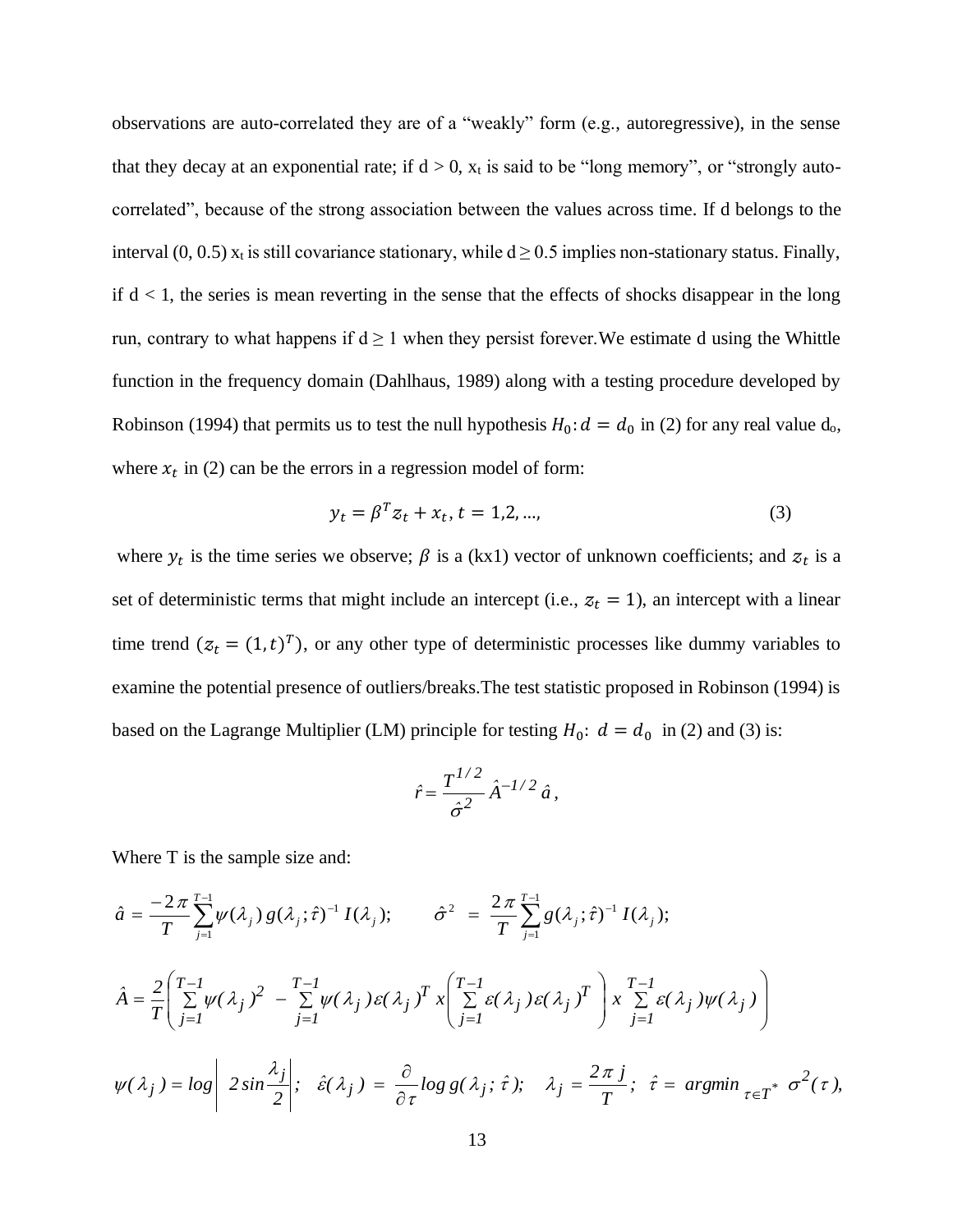where  $T^*$  is a compact subset of the  $R^q$  Euclidean space. I( $\lambda$ j) is the periodogram of u<sub>t</sub> evaluated under the null, and g is a known function related to the spectral density function of  $u_t$ , i.e., f =  $(\sigma^2/2\pi)$ g. Thus, if u<sub>t</sub> is white, noise, g = 1.

Though there exist many other procedures for estimating and testing the degree of differentiation in the series from a fractional viewpoint, we have decided to work with the above mentioned method (Robinson, 1994) because it has various advantages compared with other approaches. First, it has a standard null limit behavior, that is (0,1) unlike what happens with most methods for testing for instance unit roots. Secondly, it allows us to incorporate deterministic terms and the limit distribution is not affected by these terms. Another advantage is that it is found to be the most efficient method in the Pitman sense against local departures. finally, and perhaps the most important one, is that the method remains valid for any real value of d, including thus stationary ( $d < 0.5$ ) and non-stationary ( $d \ge 0.5$ ) regions. Thus, we do not need to differentiate the series in case of non-stationary behavior. Lobato and Velasco (2007) proposed a similar testing method though based on the Wald test and thus it requires a consistent estimate of the differencing parameter, unlike the method employed here.

We also examine in this article the possibility of structural breaks, which are endogenously determined by the model. We follow here Gil-Alana (2008), which is basically an extension of Bai and Perron's (2003) approach to the fractional case. For simplicity, we describe first the case of a single break and consider a model of the form:

$$
y_t = \beta_1^T z_t + x_t
$$
,  $(1 - L)^{d_1} x_t = u_t$ ,  $t = 1, ..., T_b$ , (4)

And:

$$
y_t = \beta_2^T z_t + x_t, \qquad (1 - L)^{d_2} x_t = u_t, \qquad t = T_b + 1, \dots, T,
$$
 (5)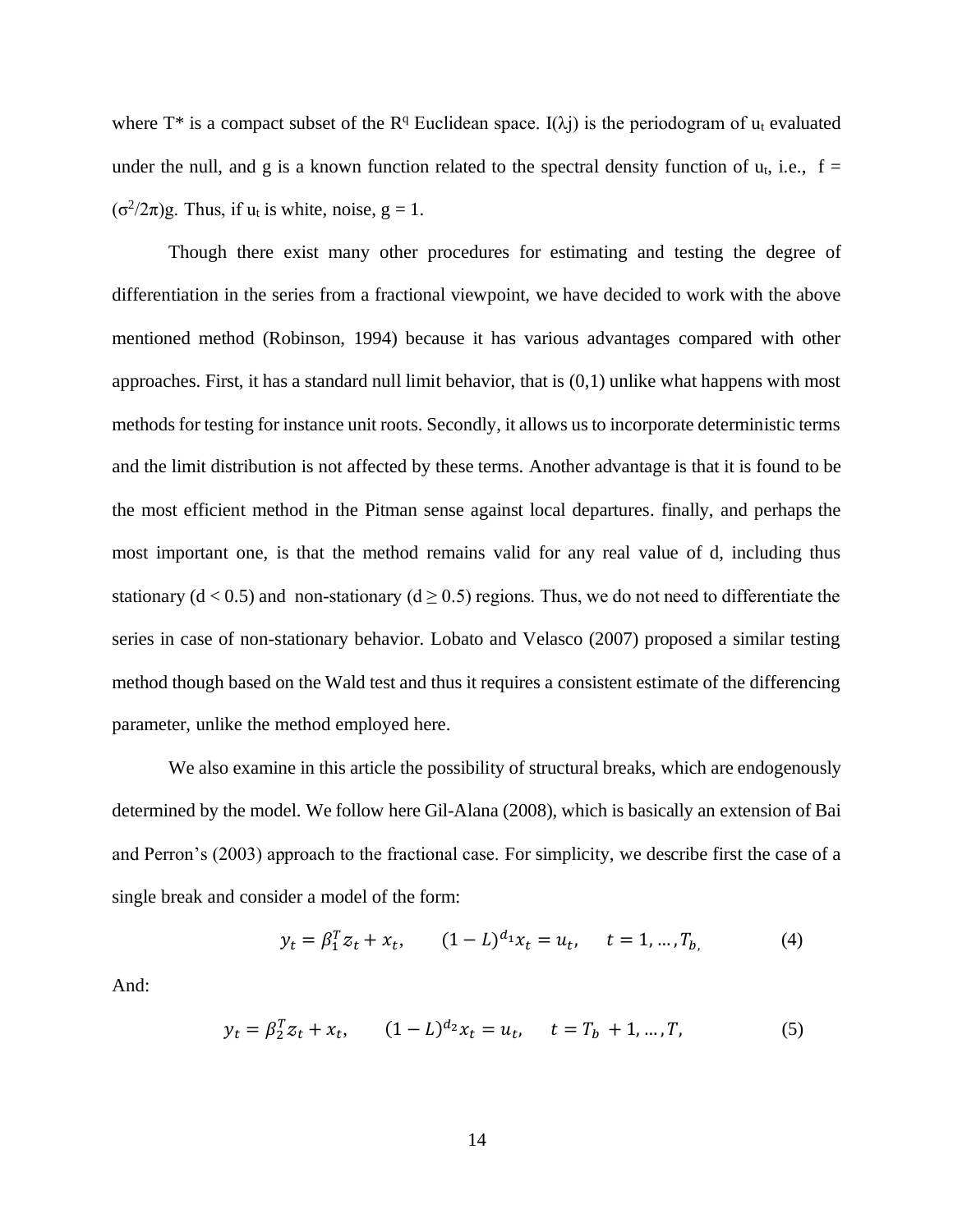Where the  $\beta$  's are the coefficients corresponding to the deterministic terms;  $d_1$  and  $d_2$  may be real values;  $u_t$  is I(0); and  $T_b$  is the time of a break that is supposed to be unknown. The method is based on minimizing the residuals sum squares in the two subsamples and that can be easily extended to the case of two or more breaks. The model presented in (4) and (5) can also be written as:

$$
(1 - L)^{d_1} x_t = \beta_1 \widetilde{Z}_t(d_1) + u_t, t = 1, ..., T_b,
$$
  

$$
(1 - L)^{d_2} x_t = \beta_2 \widetilde{Z}_t(d_2) + u_t, t = T_b + 1, ..., T,
$$

where  $\widetilde{Z}_t(d_i) = (1 - L)^{d_i} z_t$ ,  $i = 1,2$ . the procedure is based on the least square principle. First we choose a grid for the values of the fractionally differencing parameters  $d_1$  and  $d_2$ , for example,  $d_{io} = 0.0.01, 0.02, ..., 1, i = 1, 2.$  Then, for a given partition  ${T_b}$  and given initial  $d_1, d_2$ values,  $(d_{10}^{(1)}, d_{20}^{(2)})$ , we estimate the  $\Box$ 's and the  $\Box$ 's by minimizing the sum of squared residuals,

$$
min \sum_{t=1}^{T_b} \left[ (1-L)^{d_{10}^{(1)}} y_t - \beta_1 \widetilde{Z}_t (d_{10}^{(1)}) \right]^2 + \sum_{i=T_b+1}^{T} \left[ (1-L)^{d_{20}^{(1)}} y_t - \beta_2 \widetilde{Z}_t (d_{20}^{(1)}) \right]^2.
$$
  

$$
w.r.t. \{ \alpha_1, \alpha_2, \beta_1, \beta_2 \}
$$

Let $\hat{\beta}(T_b; d_{10}^{(1)}, d_{20}^{(1)})$  denote the resulting estimates for partition  $\{T_b\}$  and initial values  $d_{10}^{(1)}$  and  $d_{2o}^{(1)}$ . Substituting these estimated values on the objective function, we have  $RSS(T_b; d_{1o}^{(1)}, d_{2o}^{(1)}),$ and minimizing this expression across all values of  $d_{10}$  and  $d_{20}$  in the grid we obtain

 $RSS(T_b) = argmin_{\{i,j\}} RSS, d_{10}^{(i)}, d_{20}^{(j)}$ . Next, the estimated break date  $\hat{T}_k$ , is such that  $\hat{T}_k$ argmin<sub>i=1,…,m</sub>RSS(T<sub>i</sub>), where the minimization is taken over all partitions  $T_1, T_2, ..., T_i$ , such that  $T_i - T_i \geq |\varepsilon T|$ . Then, the regression parameter estimates are the associated least-squares estimates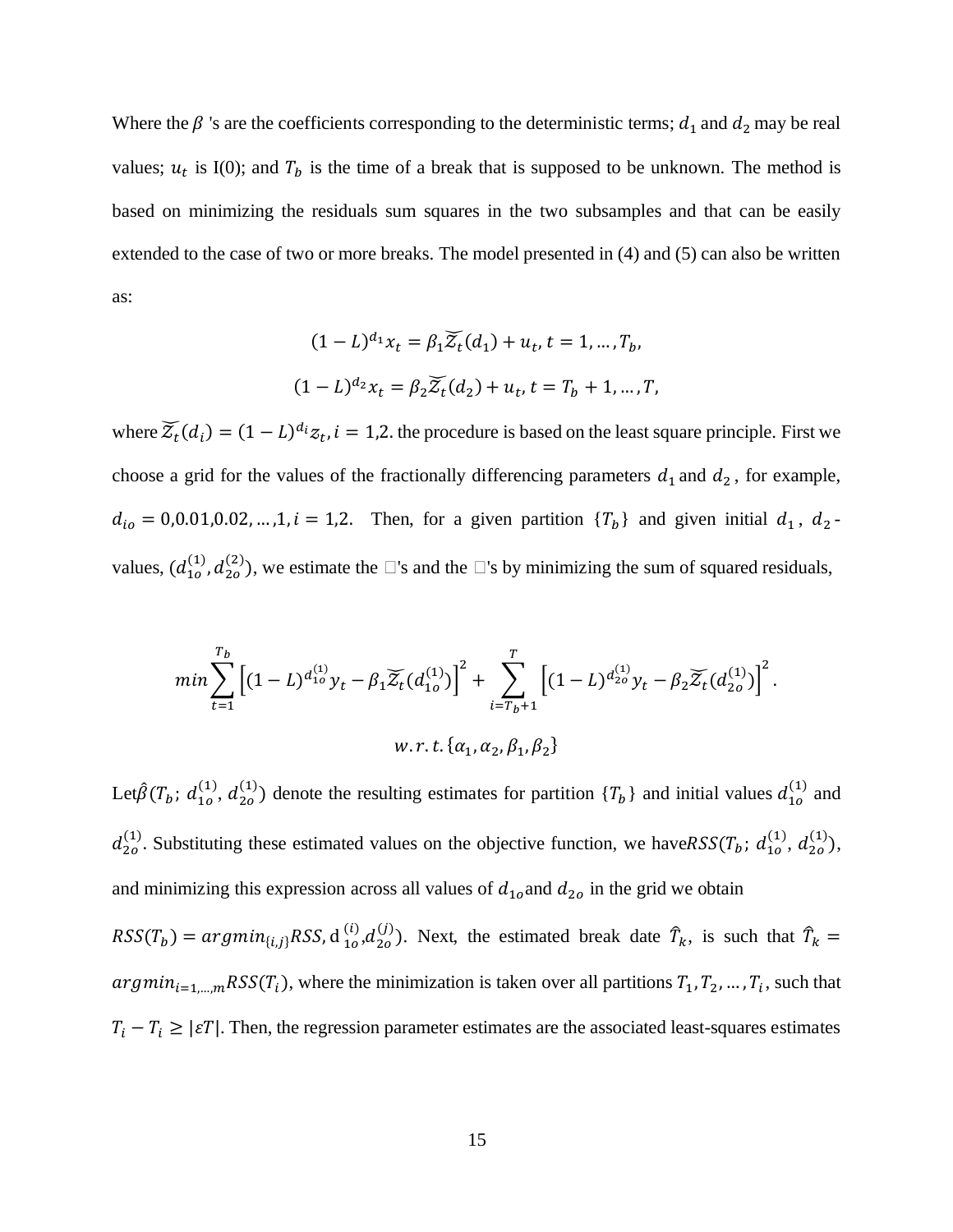of the estimated k-partition, i.e., $\hat{\beta}_i = \hat{\beta}_i(\{\hat{T}_k\})$ , and their corresponding differencing parameters,  $\hat{d}_i = \hat{d}_i(\{\hat{T}_k\})$ , for  $i = 1$  and 2.

The model can be extended to the case of multiple breaks. Thus, we can consider the following model:

$$
y_t = \alpha_j + \beta_j t + X_t
$$
,  $(1 - L)^{d_j} X_t = u_t$ ,  $t = T_{j-1} + 1, ..., T_j$ 

for  $j = 1, ..., m + 1$ ,  $T_0 = 0$  and  $T_{m+1} = T$ . Then, the parameter m is the number of changes. The break dates  $(T_1, ..., T_m)$  are explicitly treated as unknown and for  $i = 1, ..., m$ , we have  $\lambda_i = T_i/T$ , with  $\lambda_1 < \cdots < \lambda_m < 1$ . Following the same process as in the previous case, for each jpartition( $T_1, ..., T_j$ ), denoted  $\{T_j\}$ , the associated least-squares estimates of  $\alpha_j$ ,  $\beta_j$  and the  $d_j$  are obtained by minimizing the sum of squared residuals in the  $d_i$  – differenced models, i.e.

$$
\sum_{j=1}^{m+1} \sum_{t=T_{j-1}+1}^{T_j} (1-L)^{d_i} (y_t - \alpha_i - \beta_i t)^2,
$$

where  $\hat{\alpha}_i(T_j)$ ,  $\hat{\beta}_i(T_j)$ , and  $\hat{d}(T_j)$  denote the resulting estimates. Substituting them in the new objective function and denoting the sum of squared residuals as  $RSS_T(T_1, ..., T_m)$ , the estimated break dates  $(\hat{T}_1, \hat{T}_2, ..., \hat{T}_m)$ , are obtained by $min_{(T_1, T_2, ..., T_m)} RSS_T(T_1, ..., T_m)$  where the minimization is again obtained over all partition  $(T_1, ..., T_m)$ . The above procedure requires the a priori determination of the number of breaks in the time series. Following standard procedures to select the number of breaks in the context of I(0) processes, Schwarz (1978) proposed the following criterion:

$$
SIC(m) = \ln[RSS_T(\hat{T}_1, ..., \hat{T}_m)/(T-m)] + 2p^* \ln(T)/T.
$$

Where  $p^*$  is the number of unknown parameters. Yao (1988) used the Bayesian criterion:

$$
BIC(m) = \ln[RSS_T(\hat{T}_1, ..., \hat{T}_m)/T] + p^* \ln(T)/T.
$$

Finally, Yao and Av (1989) proposed a third criterion based on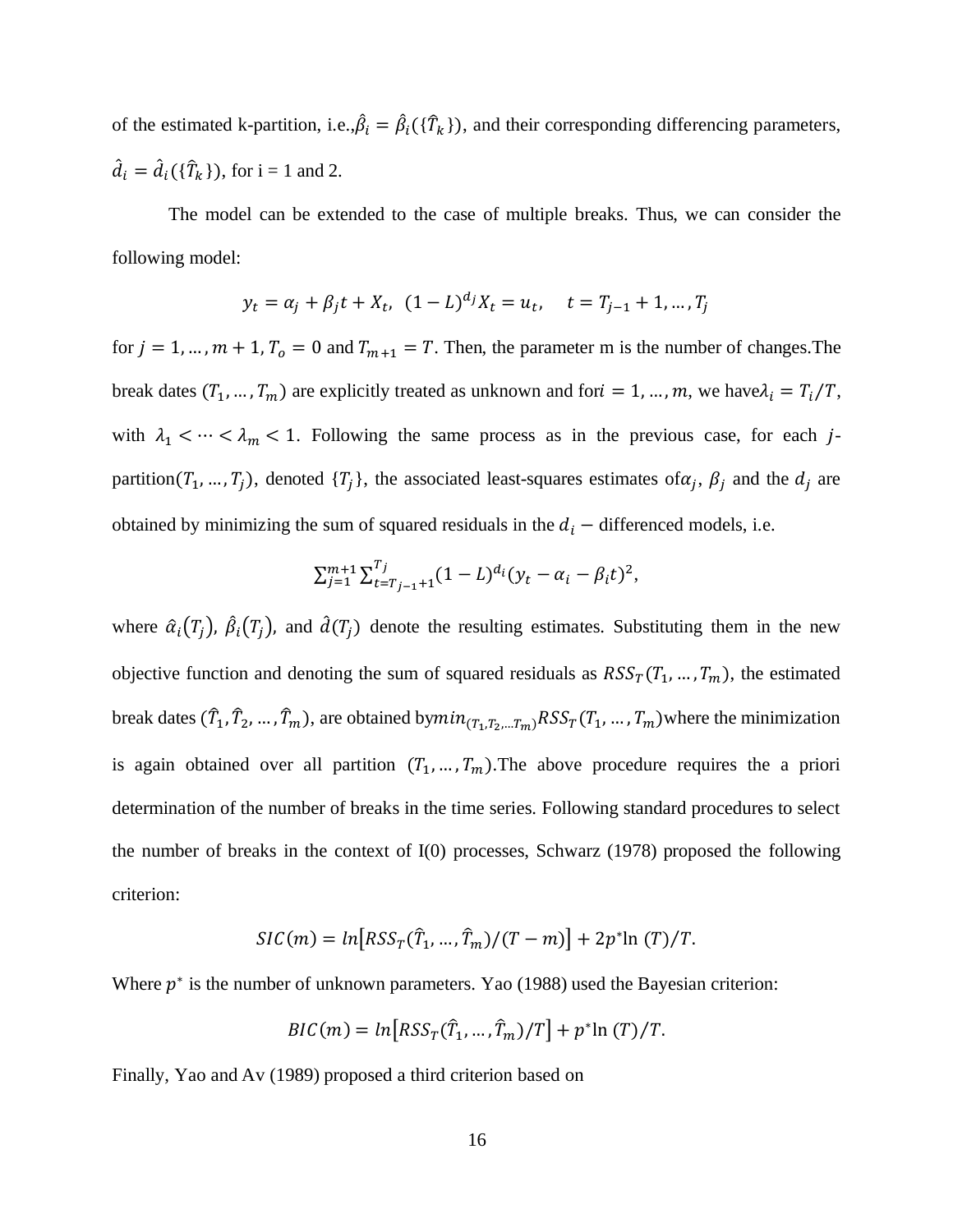$$
YIC(m) = ln[RSS_T(\hat{T}_1, ..., \hat{T}_m)/T] + mC_T/T.
$$

Where  $C_T$  is any sequence satisfying  $C_T T^{-2d/k} \to \infty$  as  $T \to \infty$  for some positive integerk. The estimated number of break dates,  $\hat{m}$ , is then obtained by minimizing the abovementioned information criteria given  $M$  a fixed upper bound for  $m$ .

## **4. Data and empirical results**

Monthly data of the oil production of OPEC and Non-OPEC were obtained from January 1973 to April 2018 from the Energy Information Administration (EIA, 2018). The data are seasonally adjusted. We observe in all cases a strong persistent pattern that is changing across time, suggesting the adoption of fractional integration with and without breaks.For each series we first consider the following model,

$$
y_t = \beta_0 + \beta_1 t + x_t, \qquad (1 - L)^d x_t = u_t, \qquad t = 1, 2, ...
$$

where  $y_t$  is the observed time series (in our case, the oil production in each case),  $\beta_0$  and  $\beta_1$  are the unknown coefficients corresponding to an intercept and a linear time trend; and  $x_t$  is supposed to be integrated of order d (or  $I(d)$ ) implying thus that  $u_t$  is  $I(0)$ . We report in Tables 1 and 2 the estimates of d for the three cases of no repressors, an intercept, and an intercept with a linear time trend, assuming that the errors are white noise (in Table 1) and auto-correlated (in Table 2). We marked in the tables in bold the most appropriate cases of each series according to the deterministic terms and report the estimates of d along with their associated confidence intervals. These intervals were obtained as the values of d where the null hypothesis could not be rejected at the 5% level with the tests of Robinson (1994).

Starting with the results based on white noise errors, in Table 1, we observe that for the world production, the time trend is required and the estimated value of d is 0.84. If we separate the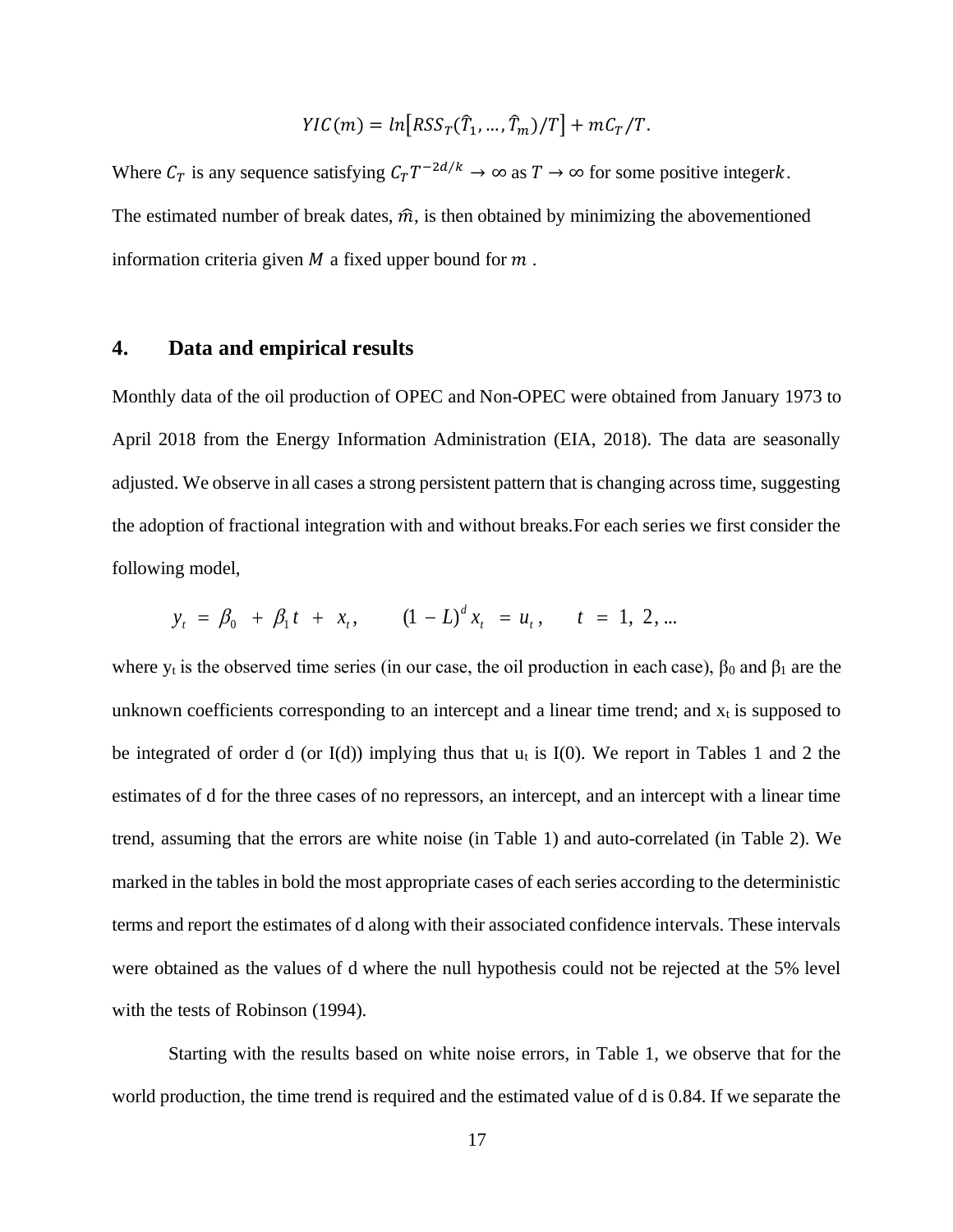production in OPEC and non-OPEC countries, the estimate is slightly higher (0.89) and the time trend is only required for the non-OPEC countries. In the three series, the confidence intervals exclude the case of  $d = 1$  implying mean reverting behavior (i.e.,  $d < 1$ ) and transitory of the shocks.

|             | No terms                                        | An intercept            | A linear time trend                   |  |
|-------------|-------------------------------------------------|-------------------------|---------------------------------------|--|
| World       | $0.99$ $(0.93, 1.05)$                           | $(0.85 \ (0.79, 0.91))$ | $\vert 0.84 \vert (0.78, 0.91) \vert$ |  |
| <b>OPEC</b> | $0.97$ $(0.91, 1.03)$                           | $0.89$ $(0.84, 0.96)$   | $\vert 0.89 \vert (0.84, 0.96) \vert$ |  |
| $Non-OPEC$  | 1.00 $(0.95, 1.07)$ $\vert$ 0.88 $(0.84, 0.95)$ |                         | $\vert 0.89 \vert (0.85, 0.95) \vert$ |  |

**Table 1: Estimates of d under the assumption of no autocorrelation**

Next we look, in Table 2, at the case of auto-correlated errors. The structure is the same as in Table 1. The results are qualitatively similar to those in Table 1, though there are also some differences. For example, the I(1) hypothesis cannot be rejected for the non-OPEC countries, and this hypothesis was rejected in favor of mean reversion with white noise errors. However, for the world and OPEC the results were consistent with those in Table 1, obtaining evidence of mean reversion, that is, with an estimated value of d significantly smaller than 1.

**Table 2: Estimates of d under the assumption of autocorrelation**

|             | No terms | An intercept                                                                                | A linear time trend |  |
|-------------|----------|---------------------------------------------------------------------------------------------|---------------------|--|
| World       |          | $\vert 0.96 \vert (0.88, 1.08) \vert 0.79 \vert (0.72, 0.87) \vert 0.77 \vert (0.70, 0.87)$ |                     |  |
| <b>OPEC</b> |          | $0.94$ (0.86, 1.06) <b>0.87 (0.81, 0.96)</b> 0.87 (0.81, 0.96)                              |                     |  |
| Non - OPEC  |          | 1.00 (0.90, 1.10) $\vert$ 0.95 (0.88, 1.05) <b>0.96 (0.90, 1.05)</b>                        |                     |  |

|  |  |  |  | Table 3: Estimates of Break dates using Gil-Alana's (2008) methodology |
|--|--|--|--|------------------------------------------------------------------------|
|  |  |  |  |                                                                        |

| Series      | N. of breaks | Break dates                                 |  |  |  |  |
|-------------|--------------|---------------------------------------------|--|--|--|--|
| Word        |              | 1981M06, 1988M08, 1996M10, 2003M10, 2011M08 |  |  |  |  |
| <b>OPEC</b> |              | 1981M06, 1988M09, 1995M07, 2004M06, 2011M08 |  |  |  |  |
| $Non-OPEC$  |              | 1979M10, 1986M07, 2000M11, 2011M08          |  |  |  |  |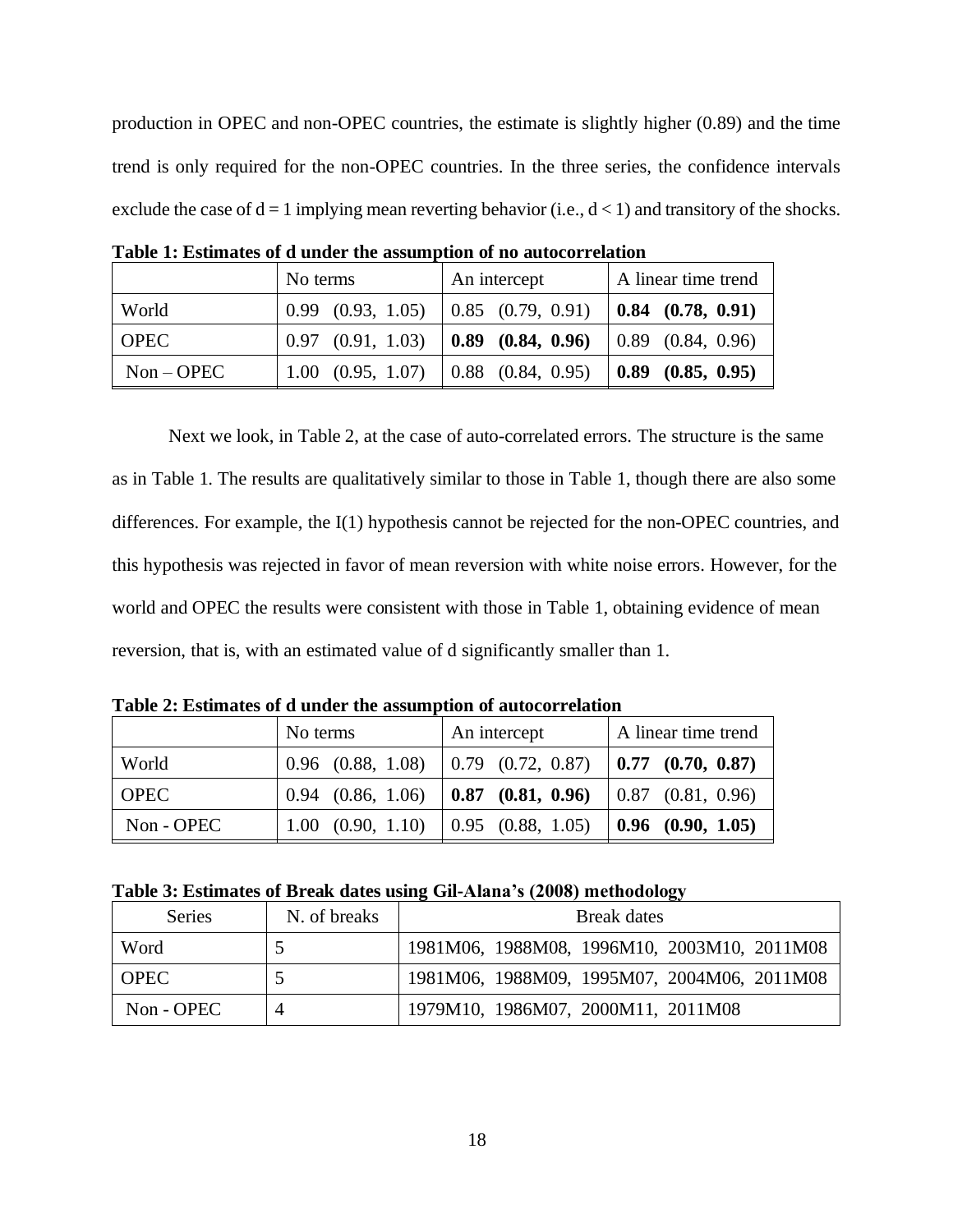The number and time of production breaks of all three groups of OPEC, non-OPEC, and world countries were estimated endogenously using the approach proposed in Gil-Alana (2008), with a proposed 15% trimming of end-points, maximum of 5 breaks. Five breaks were found in the world and OPEC and four for the non-OPEC. The break dates are listed in Table 3. Very similar results, though only four breaks in all cases were obtained with Bai and Perron (2003). Accordingly, the production of OPEC, non-OPEC, and the world has been four structural breaks. Structural breaks caused by the Iran-Iraq war in the 1980s, the South East Asia crisis in the 1990s, and the Second World War in the Persian Gulf (US military strike against Iraq) in 2003 and the global financial crisis in 2007 onwards.

| $\mathbf{i}$<br>Uncorrelation (white noise) |                      |                         |                         |                      |                      |                      |  |  |
|---------------------------------------------|----------------------|-------------------------|-------------------------|----------------------|----------------------|----------------------|--|--|
|                                             | $1st$ subs.          | $2nd$ subs.             | $3rd$ subs.             | $4rd$ subs.          | $5th$ subs.          | $6th$ subs.          |  |  |
| World                                       | 0.76<br>(0.66, 0.91) | 0.85<br>(0.64, 1.19)    | 0.67<br>(0.52, 0.88)    | 0.83<br>(0.63, 1.08) | 0.77<br>(0.64, 0.95) | 0.87<br>(0.68, 1.19) |  |  |
| <b>OPEC</b>                                 | 0.74<br>(0.63, 0.90) | 0.97<br>(0.77, 1.27)    | 0.57<br>(0.38, 0.83)    | 0.87<br>(0.74, 1.05) | 1.07<br>(0.90, 1.30) | 0.99<br>(0.83, 1.24) |  |  |
| Non - OPEC                                  | 0.82<br>(0.73, 0.94) | 0.55<br>(0.42, 0.71)    | 0.83<br>(0.76, 0.92)    | 0.68<br>(0.57, 0.84) | 1.07<br>(0.83, 1.40) |                      |  |  |
| Autocorrelation (Bloomfield)<br>$\rm ii)$   |                      |                         |                         |                      |                      |                      |  |  |
|                                             | $1st$ subs.          | $2nd$ subs.             | $3rd$ subs.             | $4rd$ subs.          | $5th$ subs.          | $6th$ subs.          |  |  |
| World                                       | 0.74<br>(0.58, 1.02) | 0.17<br>$(-0.11, 0.61)$ | 0.52<br>(0.33, 0.84)    | 0.55<br>(0.19, 0.95) | 0.55<br>(0.15, 0.92) | 0.44<br>(0.20, 0.75) |  |  |
| <b>OPEC</b>                                 | 0.68<br>(0.44, 0.98) | 0.52<br>(0.29, 0.91)    | 0.22<br>$(-0.11, 0.67)$ | 0.72<br>(0.51, 1.01) | 0.79<br>(0.29, 1.25) | 0.75<br>(0.59, 1.08) |  |  |
| Non - OPEC                                  | 1.00<br>(0.84, 1.23) | 0.62<br>(0.33, 0.94)    | 1.00<br>(0.87, 1.22)    | 0.54<br>(0.40, 0.76) | 0.63<br>(0.42, 0.94) |                      |  |  |

**Table 4: Estimates of d for each subsample**

In bold, evidence of I(1) behaviour at the 5% level.

Table 4 summarizes the results for each subsample for the two types of uncorrelated and auto-correlated errors. We observe that for the World Series we do not observe large differences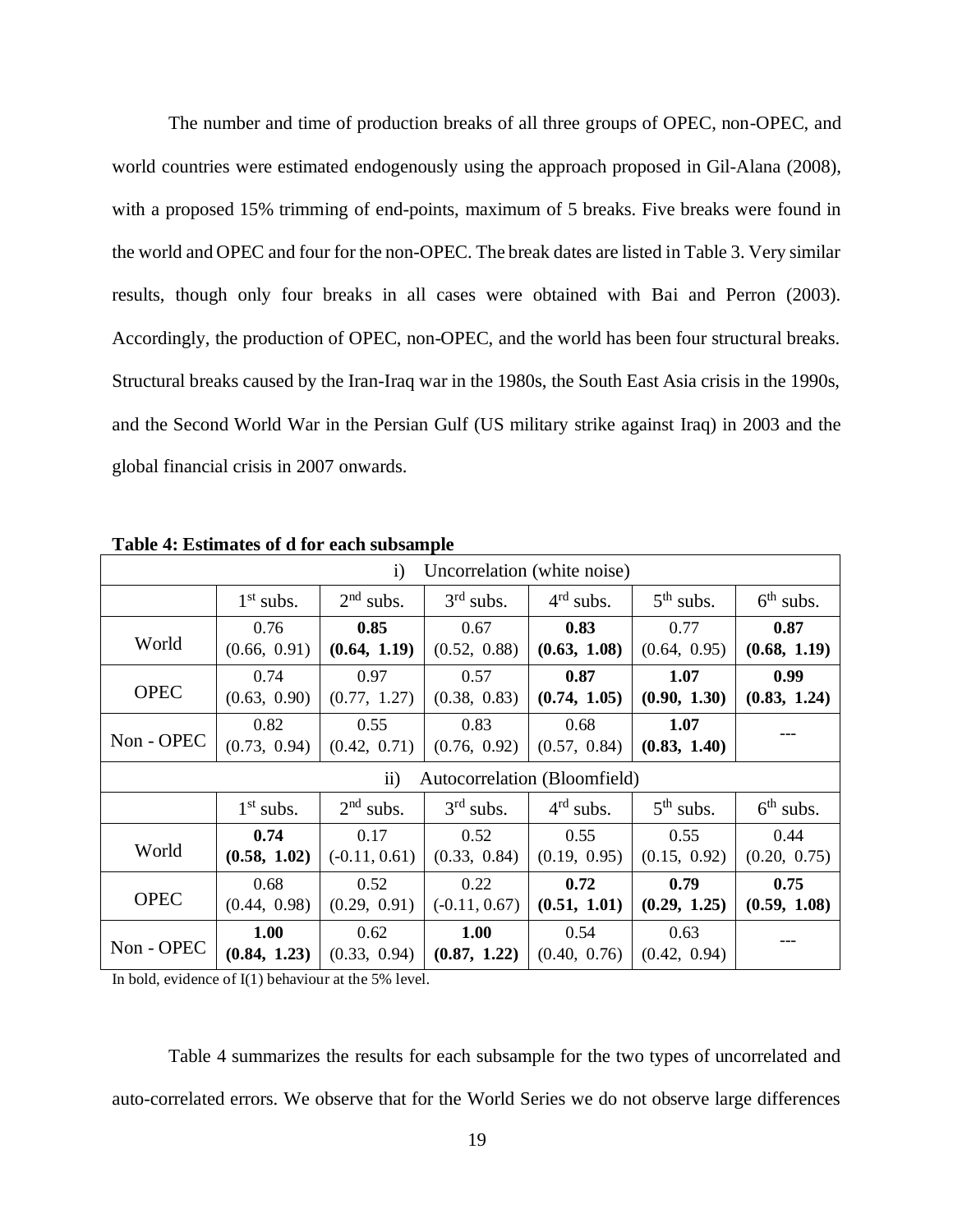across the estimates, with the values ranging between 0.67 and 0.87 with white noise errors, are slightly smaller with autocorrelation. For the OPEC, the most notorious feature is the evidence of mean reversion during the first subsamples but the lack of it during the last three. For the non-OPEC, mean reversion takes place in all cases under white noise errors and the I(1) hypothesis cannot be rejected in the three series under Bloomfield-type autocorrelation. Overall, we do not observe any systematic pattern in the behavior of d implying that the values have been relatively stable across the subsamples.

## **5. Concluding Remarks**

In this article we have examined the time series behavior of the world, OPEC and non-OPEC oil production, for the time period from January 1973 to April 2018, using fractionally integrated techniques. These methods are more general than the standard ones based on integer degrees of differentiation and include them as particular cases of interest. Moreover, the possibility of structural breaks still in the context of I(d) processes is also taken into account. The results indicate that mean reversion takes place in case of the world and OPEC production but not in case of the non-OPEC. Thus, in case of exogenous shocks affecting negatively oil production stronger measures must be adopted by the non-OPE countries. We also observe some evidence of multiple structural breaks in the three series though the degree of persistence seems to be relatively stable across the different subsamples.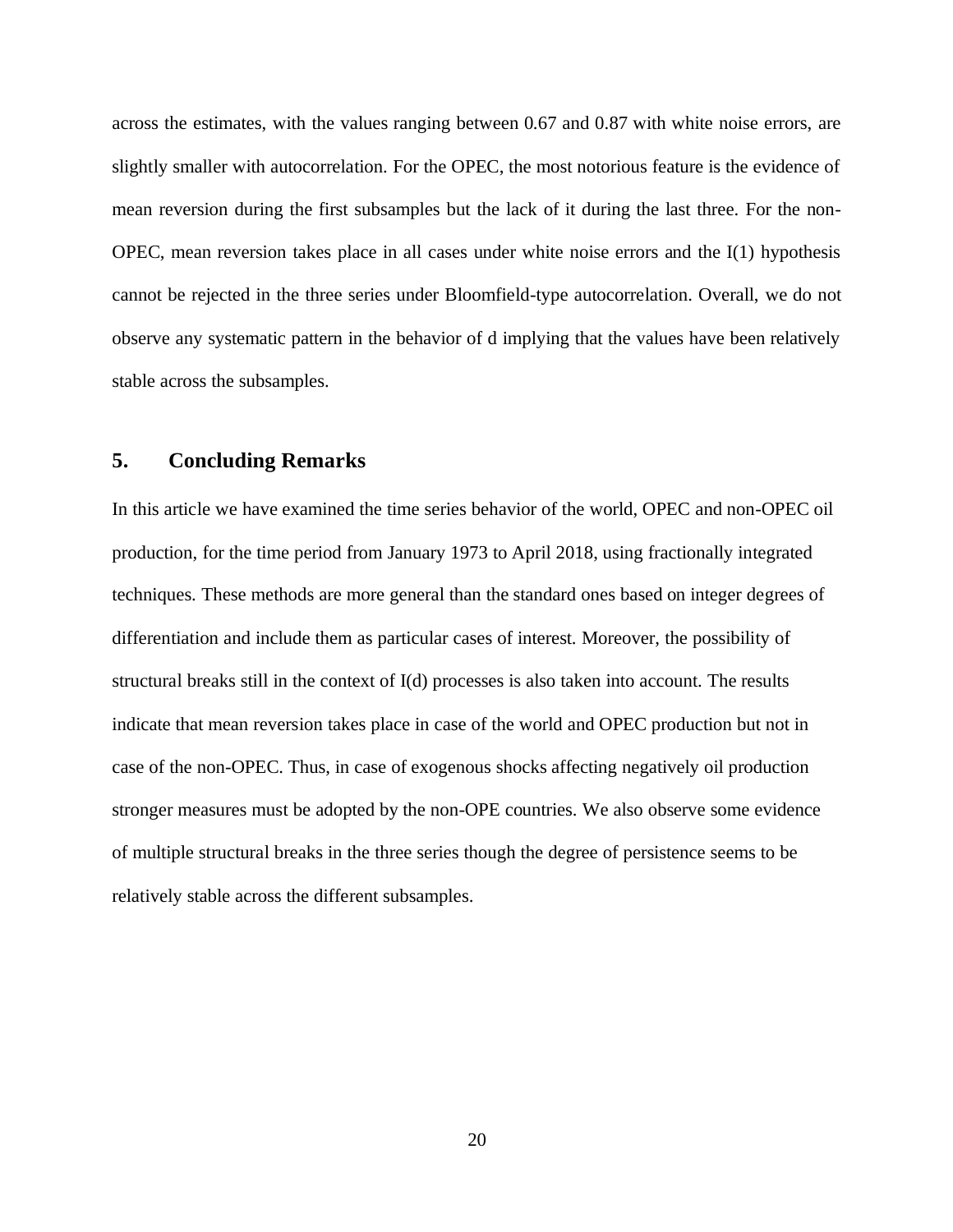### **References**

- Bai, J. & Perron, P. (2003). Computation and Analysis of Multiple Structural Change Models, *Journal of Applied Econometrics,* Vol.18, pp. 1-22.
- Barros, C.P., & Gil-Alana, L.A. (2016), Oil prices: Persistence and Breaks, Energy Sources, Part B. Economics, Planning and Policy 2,137-149.
- Barros, C.P, Gil-Alana, L.A., & Payne, J.E., (2011). An analysis of oil production by OPEC countries: persistence, breaks, and outliers. Energy Policy, 39, 442–453.
- Barros, C.P., Gil-Alana, L.A, & Wanke, P, (2016), Energy production in Brazil: Empirical facts based on persistence, seasonality and breaks, Energy Economics, 54: 88–95.
- BP. (2018). BP Statistical Review of World Energy.
- Caner, E. and Hansen, B.E. (2001), Threshold autoregression with a unit root, Econometrica 69, 1555-1596.
- Dahlhaus, R. (1989). Efficient Parameter Estimation for Self-Similar Process. Annals of Statistics, 17, 1749-1766.
- EIA (Energy Information Administration), (2018), http://www.eia.gov.
- Gil-Alana, L.A. (2008). Fractional Integration and Structural Breaks at Unknown Periods of Time, Journal of Time Series Analysis, 29, 163-185.
- Gil-Alana, L.A. & B. Candelon (2004). [Seasonal and Long Run Fractional Integration in the](https://ideas.repec.org/p/una/unccee/wp0804.html)  [Industrial Production Index of Some Latin America](https://ideas.repec.org/p/una/unccee/wp0804.html)n Countries, Journal of Policy Modelling 26, 301.313.
- Hutchison, M.M., (1994). Manufacturing sector resiliency to energy booms: empirical evidence from Norway, the Netherlands, and the United Kingdom. Oxford Economic Papers 46, 311– 329.
- Kaufmann, R. K. & C. J. Cleveland. (2001). Oil production in the lower 48 states: Economic, geological, and institutional determinants. The Energy Journal 22 (1), 27-49.
- Lobato, C.N. & Velasco, C. (2007), Efficient Wald test for fractional unit roots, Econometrica 75, 2, 575-589.
- Maslyuk S, Smyth R. (2009), Non-linear unit root properties of crude oil production. Energy Economics, 31,109–18.

Monge, M., Gil-Alana, L. A., & de Gracia, F. P. (2017). U.S. shale oil production and WTI prices behaviour. Energy, 141, 12-19.